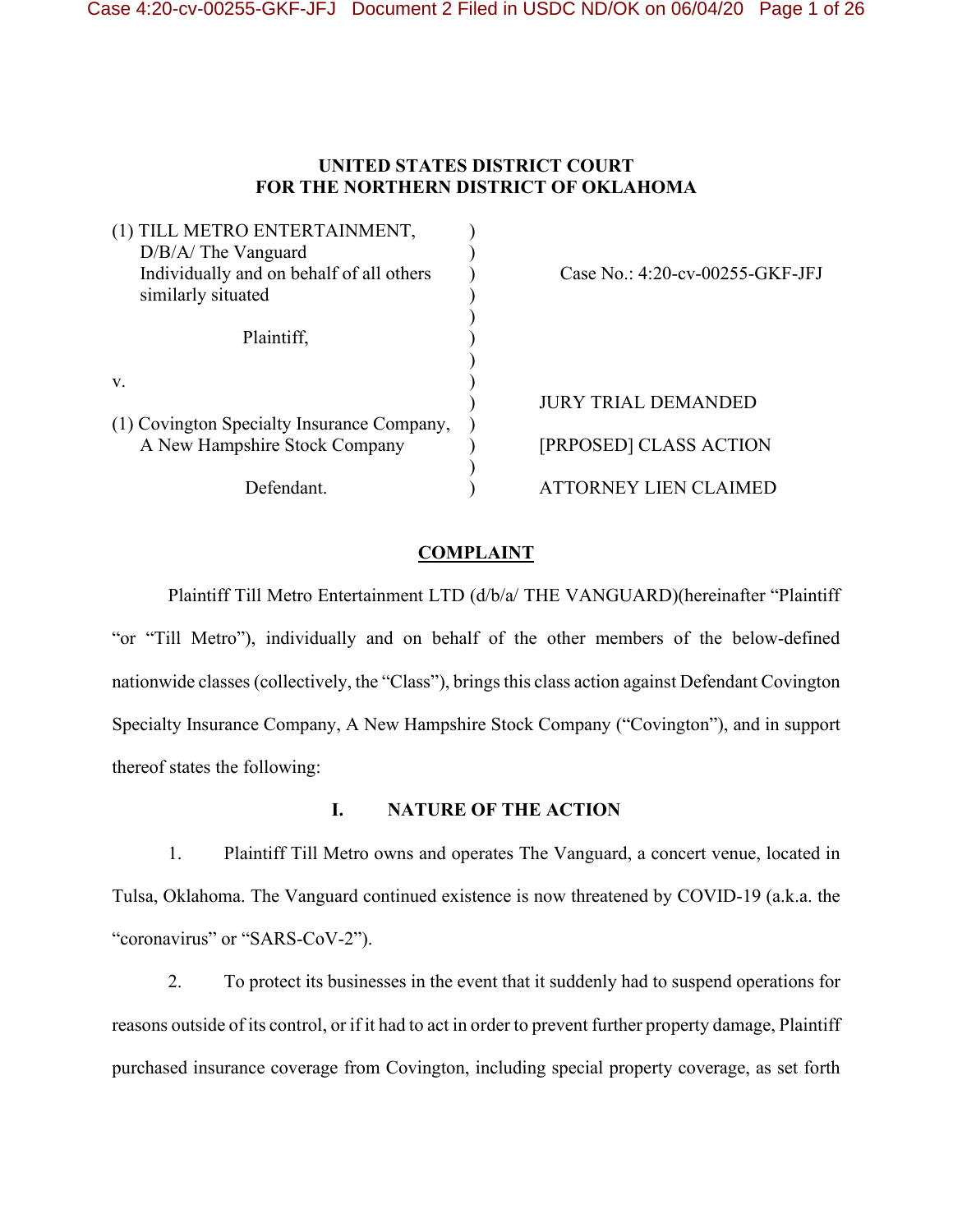in Covington's Business Income (and Extra Expense) Coverage Form (Form CP 00 30 10 02) ("Business Income (and Extra Expense) Coverage Form ").

3. Covington's Business Income (and Extra Expense) Coverage Form provides "Business Income" coverage, which promises to pay for loss due to the necessary suspension of operations following loss or damage to covered property.

4. Covington's Special Property Coverage Form also provides "Civil Authority" coverage, which promises to pay for loss caused by the action of a civil authority that prohibits access to the insured premises.

5. Covington's Business Income (and Extra Expense) Coverage Form also provides "Extra Expense" coverage, which promises to pay the expense incurred to minimize the suspension of business and to continue operations.

6. Covington's Business Income (and Extra Expense) Coverage Form, under a section entitled "Duties in the Event of Loss" mandates that Covington's insured "must see that the following are done in the event of loss. . . [t]ake all reasonable steps to protect the Covered Property from further damage and keep a record of your expenses necessary to protect the Covered Property, for consideration in the settlement of the claim." This is commonly referred to as "Sue and Labor" coverage.

7. Unlike many policies that provide Business Income coverage (also referred to as "business interruption" coverage), Covington's Business Income (and Extra Expense) Coverage Form does not include, and is not subject to, any exclusion for losses caused by the spread of viruses or communicable diseases.

8. Plaintiff was forced to suspend or reduce business at The Vanguard due to COVID-19 and the resultant closure orders issued by civil authorities in Oklahoma.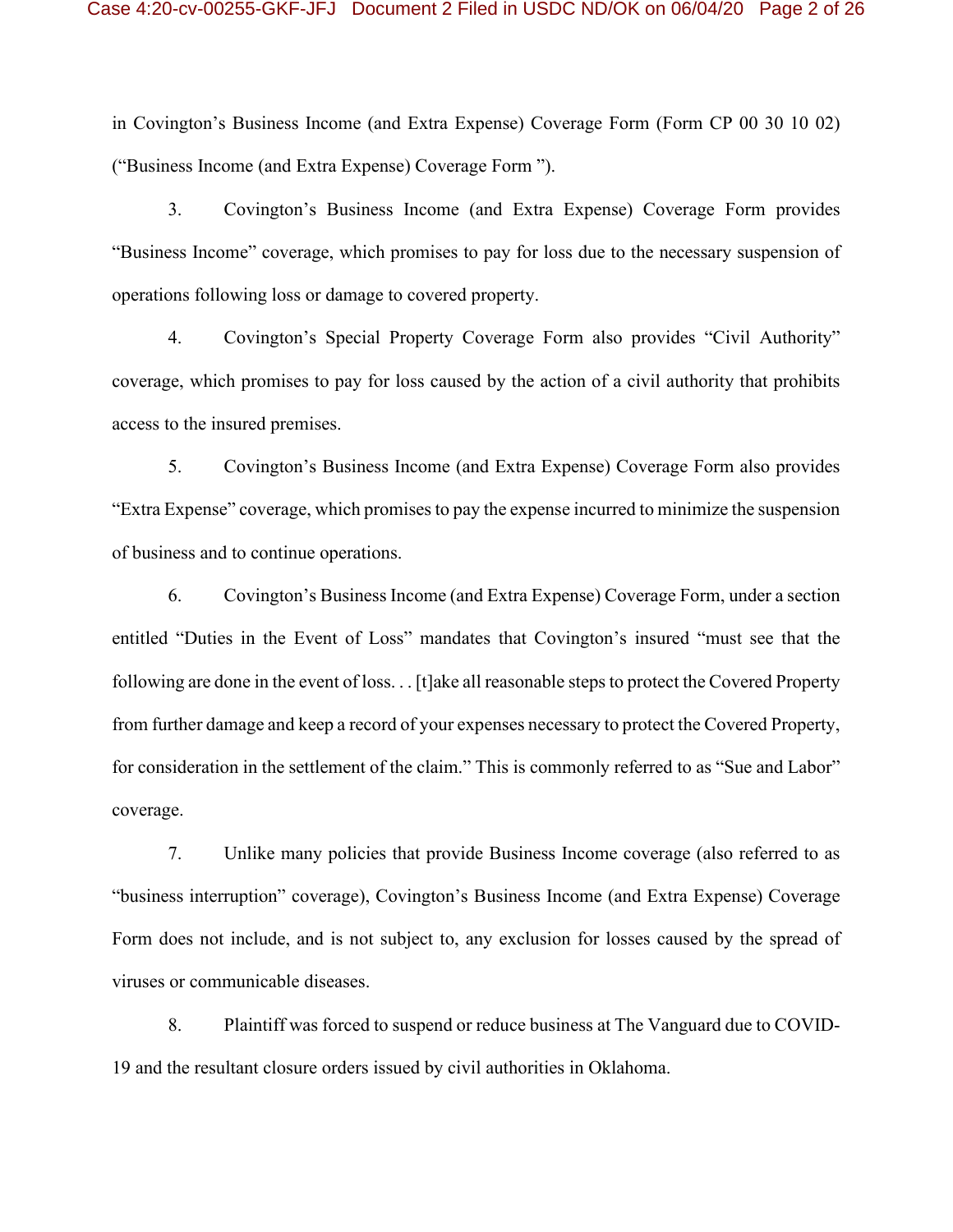9. Upon information and belief, Covington has, on a widescale and uniform basis, refused to pay its insureds under its Business Income, Civil Authority, Extra Expense, and Sue and Labor coverages for losses suffered due to COVID-19, any orders by civil authorities that have required the necessary suspension of business, and any efforts to prevent further property damage or to minimize the suspension of business and continue operations. Indeed, Covington has denied Plaintiff's claim under its Covington policy.

### **II. JURISDICTION AND VENUE**

10. This Court has jurisdiction over this action pursuant to 28 U.S.C. §1332, because Defendant and at least one member of the Class are citizens of different states and because: (a) the Class consists of at least 100 members; (b) the amount in controversy exceeds \$5,000,000 exclusive of interest and costs; and (c) no relevant exceptions apply to this claim.

11. Venue is proper in this District under 28 U.S.C. § 1391, because a substantial portion of the acts and conduct giving rise to the claims occurred within this District.

### **III. THE PARTIES**

12. Plaintiff Till Metro is a Oklahoma corporation, with its principal place of business in Tulsa, Oklahoma. Till Metro owns and operates The Vanguard concert venue in Tulsa.

13. Defendant Covington is an insurance company organized under the laws of the State of New Hampshire, with its principal place of business, based on information and belief, in Atlanta, Georgia. It is authorized to write, sell, and issue insurance policies providing property and business income coverage in Oklahoma, as well as other states. At all times material hereto, Covington conducted and transacted business through the selling and issuing of insurance policies within Oklahoma, including, but not limited to, selling and issuing property coverage to Plaintiff.

## **IV. FACTUAL BACKGROUND**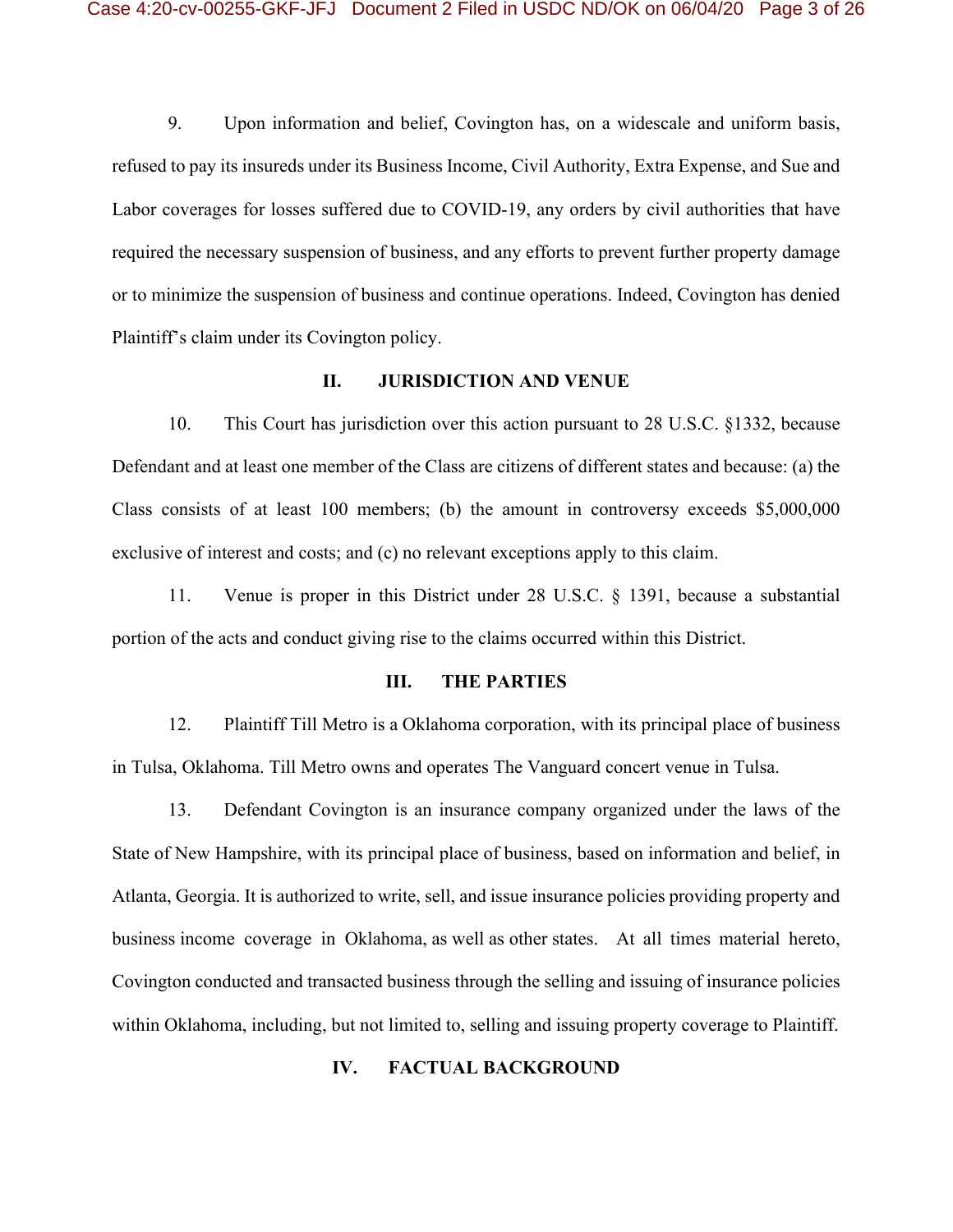## *A. The Business Income (and Extra Expense) Coverage Form*

14. In return for the payment of a premium, Covington issued Policy No. VBA698565 00 to Plaintiff for a policy period of May 25, 2019 to May 25, 2020. Policy No. VBA698565 includes a Business Income (and Extra Expense) Coverage Form (CP 00 30 10 12). The Covered Premises under Policy No. PC-6606802 is the The Vanguard at 222 NORTH MAIN STREET, TULSA, OK 74103. Policy No. VBA698565 00 is attached hereto as Exhibit A.

15. Plaintiff has performed all its obligations under Policy No. PC-6606802, including the payment of premiums.

16. In many parts of the world, property insurance is sold on a specific peril basis. Such policies cover a risk of loss if that risk of loss is specifically listed (e.g., hurricane, earthquake, H1N1, etc.). Most property policies sold in the United States, however, including those sold by Covington, are all-risk property damage policies. These types of policies cover all risks of loss except for risks that are expressly and specifically excluded. In the Business Income (and Extra Expense) Coverage Form provided to Plaintiff, under the heading "Covered Causes of Loss," Covington agreed to "pay for direct physical loss" to Covered Property "unless the loss is excluded or limited by" the policy.

17. In the policy, Covington did not exclude or limit coverage for losses from the spread of viruses. The Policy only contains an "Exclusion of Pathogenic or Poisonous Biological or Chemical Materials," which are not defined in the Policy. This exclusion only applies to an escape of contaminants from a place of containment, such as a storage tank or cell, not the natural spread of a virus.

18. Losses due to COVID-19 are a Covered Cause of Loss under Covington policies with the Business Income (and Extra Expense) Coverage Form.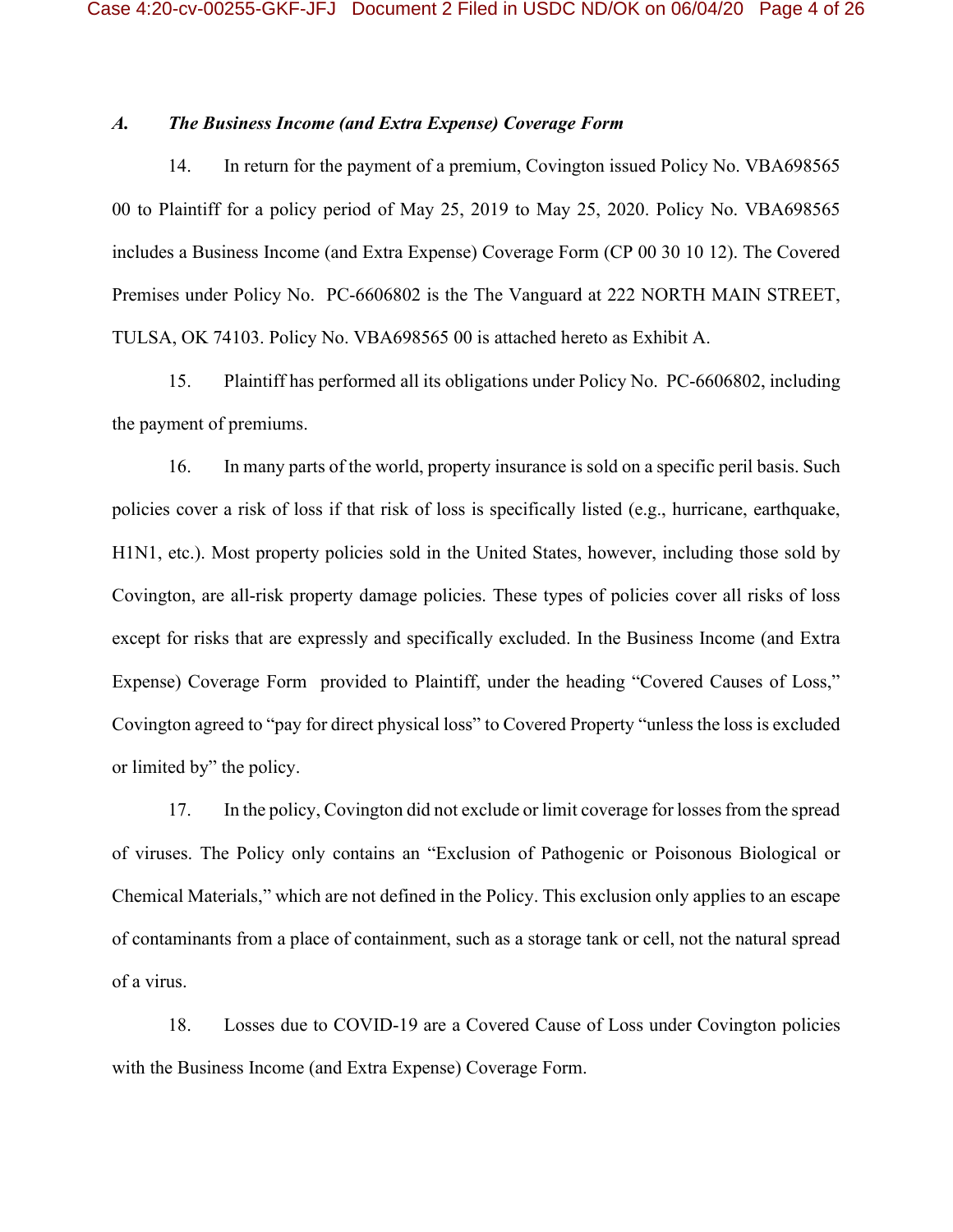19. In the Business Income (and Extra Expense) Coverage Form , Covington agreed to pay for its insureds' "actual loss of Business Income [] sustained due to the necessary 'suspension' of [] operations during the 'period of restoration'" where the suspension is "caused by direct physical loss of or damage to" property at the covered premises. A "slowdown or cessation" of business activities at the Covered Property is a "suspension" under the policy, for which Covington agreed to pay for loss of Business Income during the "period of restoration" that begins within 72 hours after the time of direct physical loss or damage.

20. "Business Income" means net income (or loss) before tax that Plaintiff and the other Class members would have earned "if no physical loss or damage had occurred" as well as continuing normal operating expenses incurred.

21. The presence of virus or disease can constitute physical damage to property, as the insurance industry has recognized since at least 2006. When preparing so-called "virus" exclusions to be placed in some policies, but not others, the insurance industry drafting arm, ISO, circulated a statement to state insurance regulators that included the following:

> Disease-causing agents may render a product impure (change its quality or substance), or enable the spread of disease by their presence on interior building surfaces or the surfaces of personal property. When diseasecausing viral or bacterial contamination occurs, potential claims involve the cost of replacement of property (for example, the milk), cost of decontamination (for example, interior building surfaces), and business interruption (time element) losses. Although building and personal property could arguably become contaminated (often temporarily) by such viruses and bacteria, the nature of the property itself would have a bearing on whether there is actual property damage. An allegation of property damage may be a point of disagreement in a particular case.

22. In the Business Income (and Extra Expense) Coverage Form , Covington also agreed to pay necessary Extra Expense that its insureds incur during the "period of restoration" that the insureds would not have incurred if there had been no direct physical loss or damage to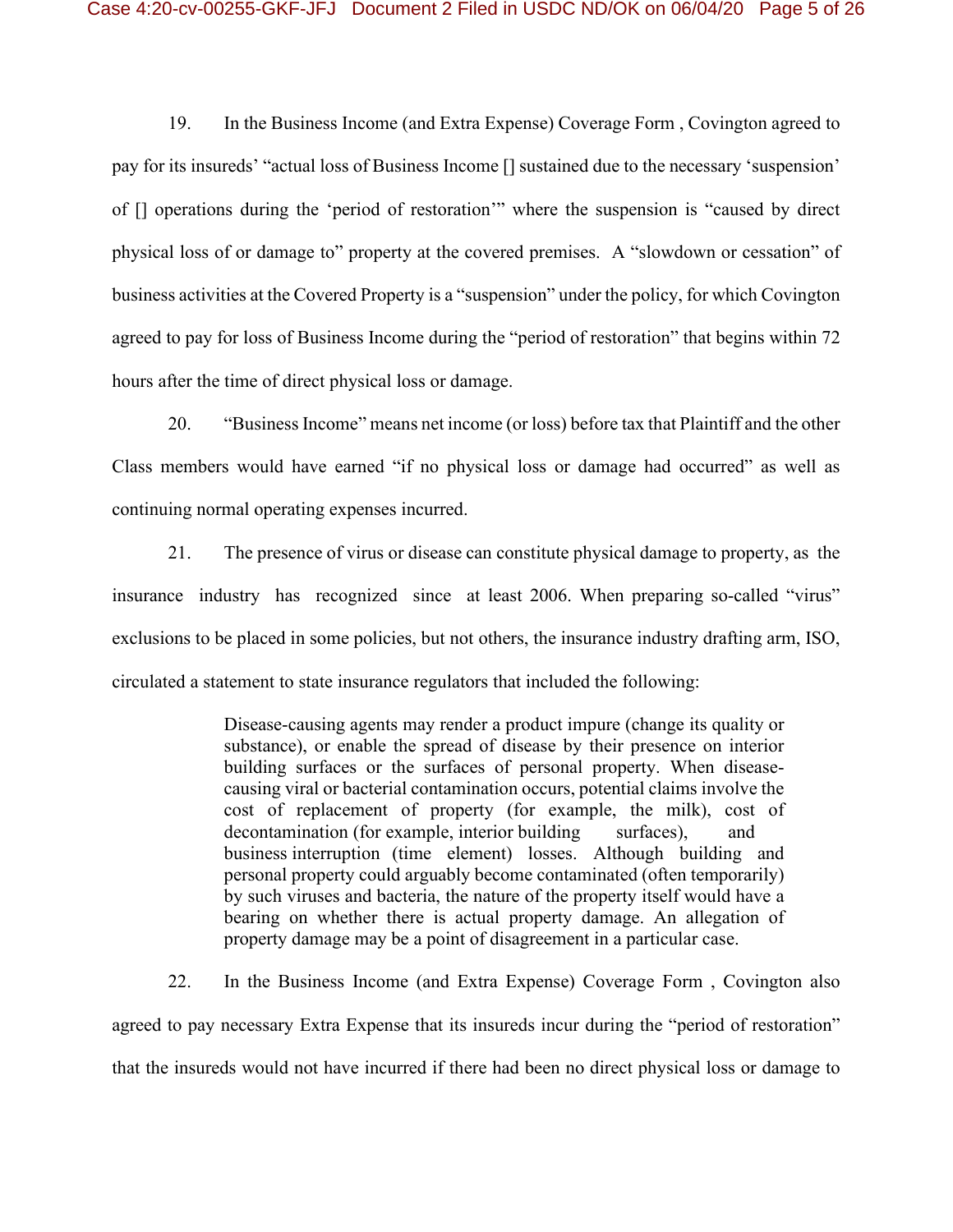the Covered Property.

23. "ExtraExpense" includes expenses to avoid or minimize the suspension of business, continue operations, and to repair or replace property.

24. Covington also agreed to "pay for the actual loss of Business Income" that Plaintiff sustains "and any Extra Expense caused by action of civil authority that prohibits access to" the Covered Property when a Covered Cause of Loss causes damage to property near the Covered Property, the civil authority prohibits access to property immediately surrounding the damaged property, the Covered Property is within the prohibited area,, and the civil authority action is taken "in response to dangerous physical conditions."

25. Covington's Business Income (and Extra Expense) Coverage Form , under a section entitled "Duties in the Event of Loss" mandates that Covington's insured "must see that the following are done in the event of loss. . . [t]ake all reasonable steps to protect the Covered Property from further damage and keep a record of your expenses necessary to protect the Covered Property, for consideration in the settlement of the claim." This is commonly referred to as "Sue and Labor" coverage.

26. Losses caused by COVID-19 and the related orders issued by local, state, and federal authorities triggered the Business Income, Extra Expense, Civil Authority, and Sue and Labor provisions of the Covington policy.

## *B. The Covered Cause of Loss*

27. The presence of COVID-19 has caused civil authorities throughout the country to issue orders requiring the suspension of business at a wide range of establishments, including civil authorities with jurisdiction over Plaintiff's business (the "Closure Orders").

### **1. The Tulsa and Oklahoma Closure Orders**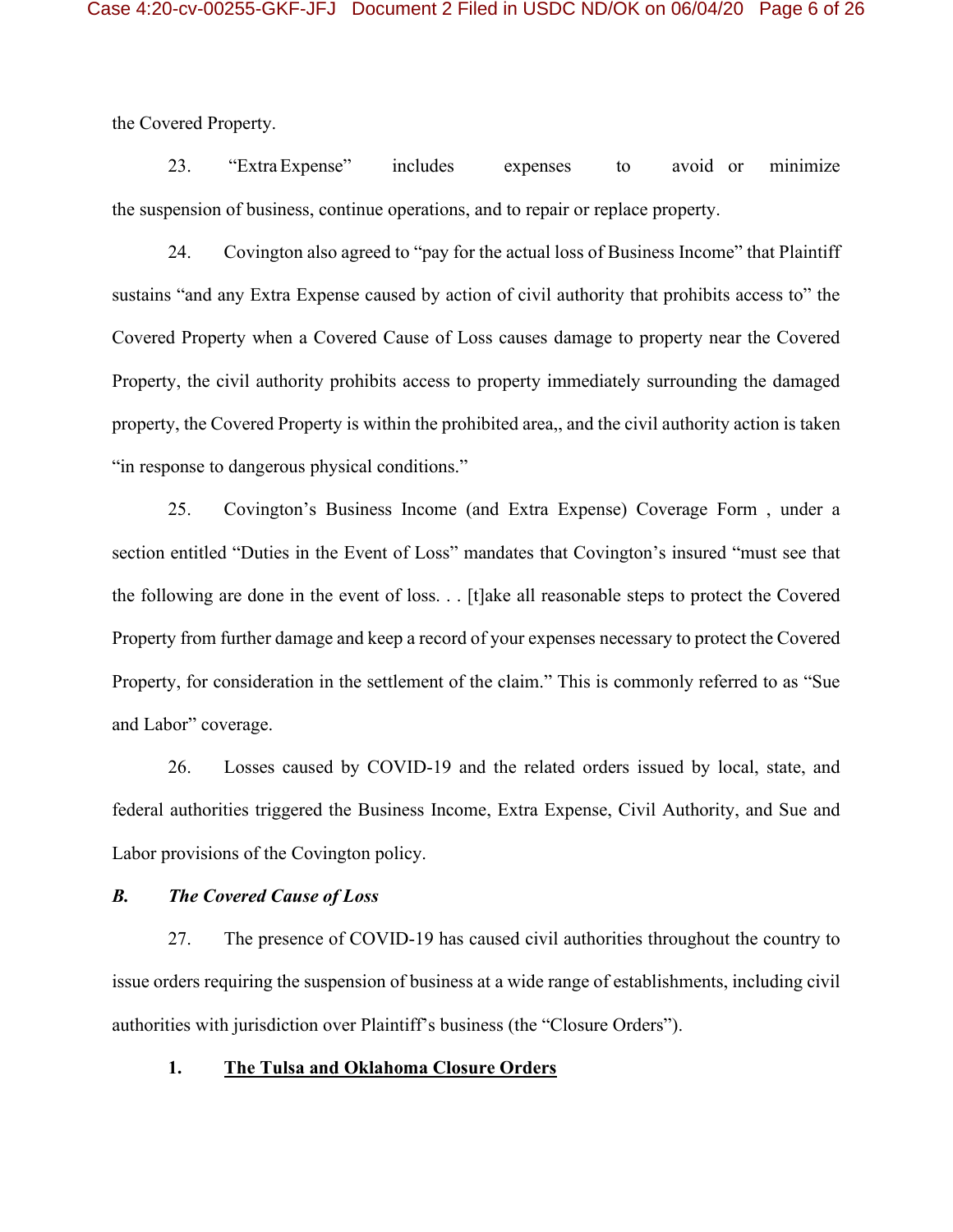28. In response to the rapid spread of COVID-19 throughout Oklahoma and the United States, the City of Tulsa and the State of Oklahoma issued emergency orders requiring the closure of non-essential business, like The Vanguard.

29. The City of Tulsa issued Civil Emergency Authority Order Executive Order 2020- 2 on March 17, 2020, requiring the closure of indoor performance venues in the City of Tulsa, in addition to bars, restaurants, theaters, and most other commercial establishments and places of public accommodation . This order remained in full effect through May 1, 2020.

30. On April 24, 2020, the Governor of the State of Oklahoma issued the Fourth Amended Executive Order 2020-13 to implement the Open Up and Recover Safely (OURS) Plan, a three-phased approach to open Oklahoma's economy back up starting April 24, 2020.

31. Gatherings of more than fifty (50) people, which is the business of Till Metro, remained banned in the City of Tulsa through May 31, 2020 under Executive Order 2020-08.

32. As of June 1, 2020, venues such as The Vanguard could reopen in the City of Tulsa, so long as they operated in compliance with the State of Oklahoma's OURS Plan.

33. Phase 3 of the OURS Plan, which remains in effect in the State of Oklahoma, requires the Vanguard to encourage customers and employees to follow Centers for Disease Control Social Distancing Guidelines of maintaining six feet of physical distance. Such distancing does not allow The Vanguard to operate at full capacity.

34. Violations of the City of Tulsa and State of Oklahoma Orders are punishable by fine, imprisonment, or both.

### **2. The Impact of COVID-19 and the Closure Orders**

35. The presence of COVID-19 caused direct physical loss of or damage to the covered property under the Plaintiff's policies, and the policies of the other Class members, by denying use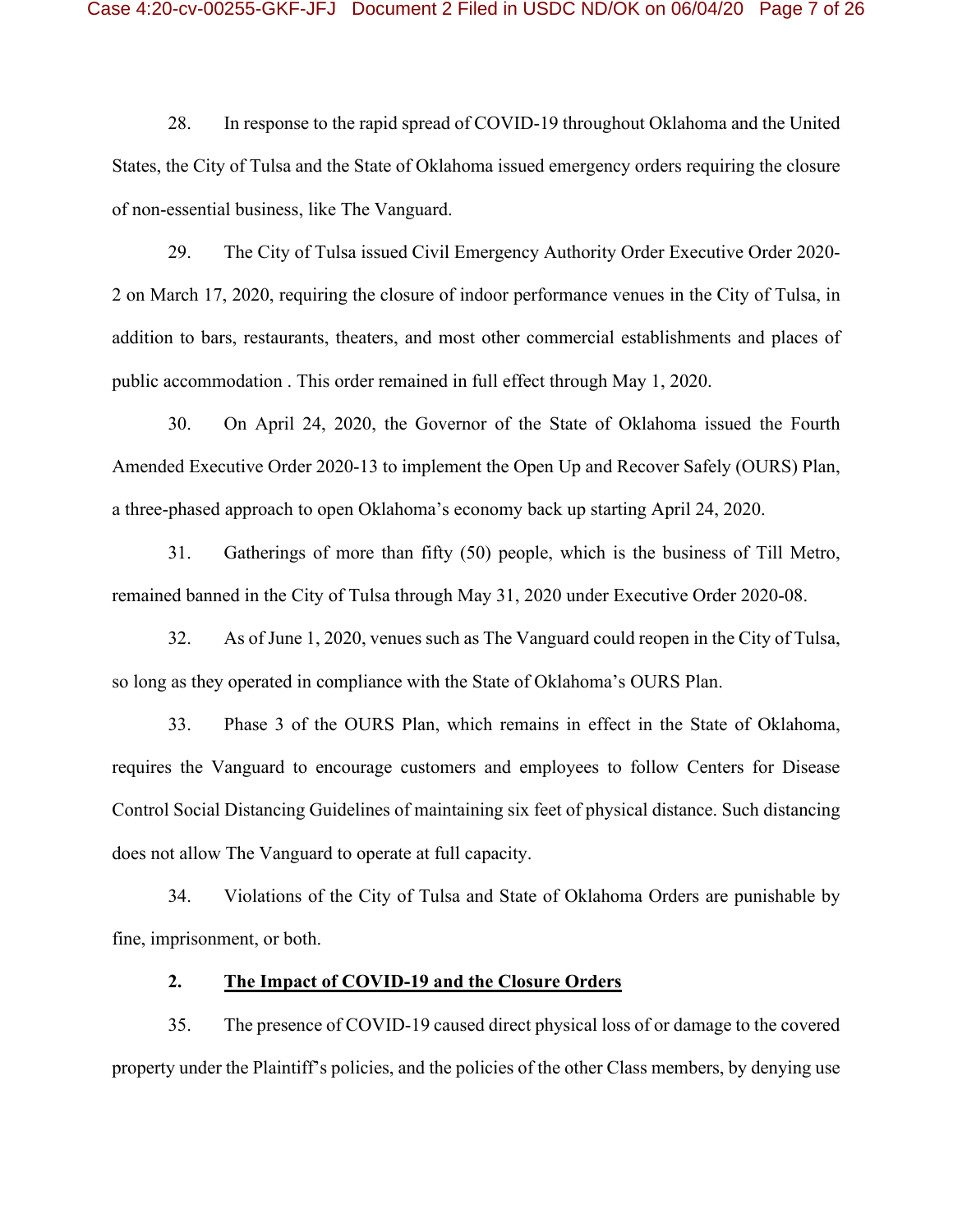of and damaging the covered property, and by causing a necessary suspension of operations during a period of restoration.

36. The Closure Orders, including the issuance of Oklahoma and City of Tulsa Closure Orders, prohibited access to Plaintiff and the other Class members' Covered Property, and the area immediately surrounding Covered Property, in response to dangerous physical conditions resulting from a Covered Cause of Loss.

37. As a result of the presence of COVID-19 and the Closure Orders, Plaintiff and the other Class members lost Business Income and incurred Extra Expense.

38. Till Metro submitted a claim for loss to Covington under its policy due to the presence of COVID-19 and the Closure Orders, and Covington denied that claim.

# **V. CLASS ACTION ALLEGATIONS**

35. Plaintiff brings this action pursuant to Rules  $23(a)$ ,  $23(b)(1)$ ,  $23(b)(2)$ ,  $23(b)(3)$ , and 23(c)(4) of the Federal Rules of Civil Procedure, individually and on behalf of all others similarly situated.

36. Plaintiff seeks to represent nationwide classes defined as:

**Business Income Breach Class:** All persons and entities that: (a) had Business Income coverage under a property insurance policy issued by Covington; (b) suffered a suspension of business related to COVID-19, at the premises covered by their Covington property insurance policy; (c) made a timely claim under their property insurance policy issued by Covington; and (d) were denied Business Income coverage by Covington for the suspension of business resulting from the presence or threat of COVID-19 (the "Business Income Breach Class").

**Civil Authority Breach Class:** All persons and entities that: (a) had Civil Authority coverage under a property insurance policy issued by Covington; (b) suffered loss of Business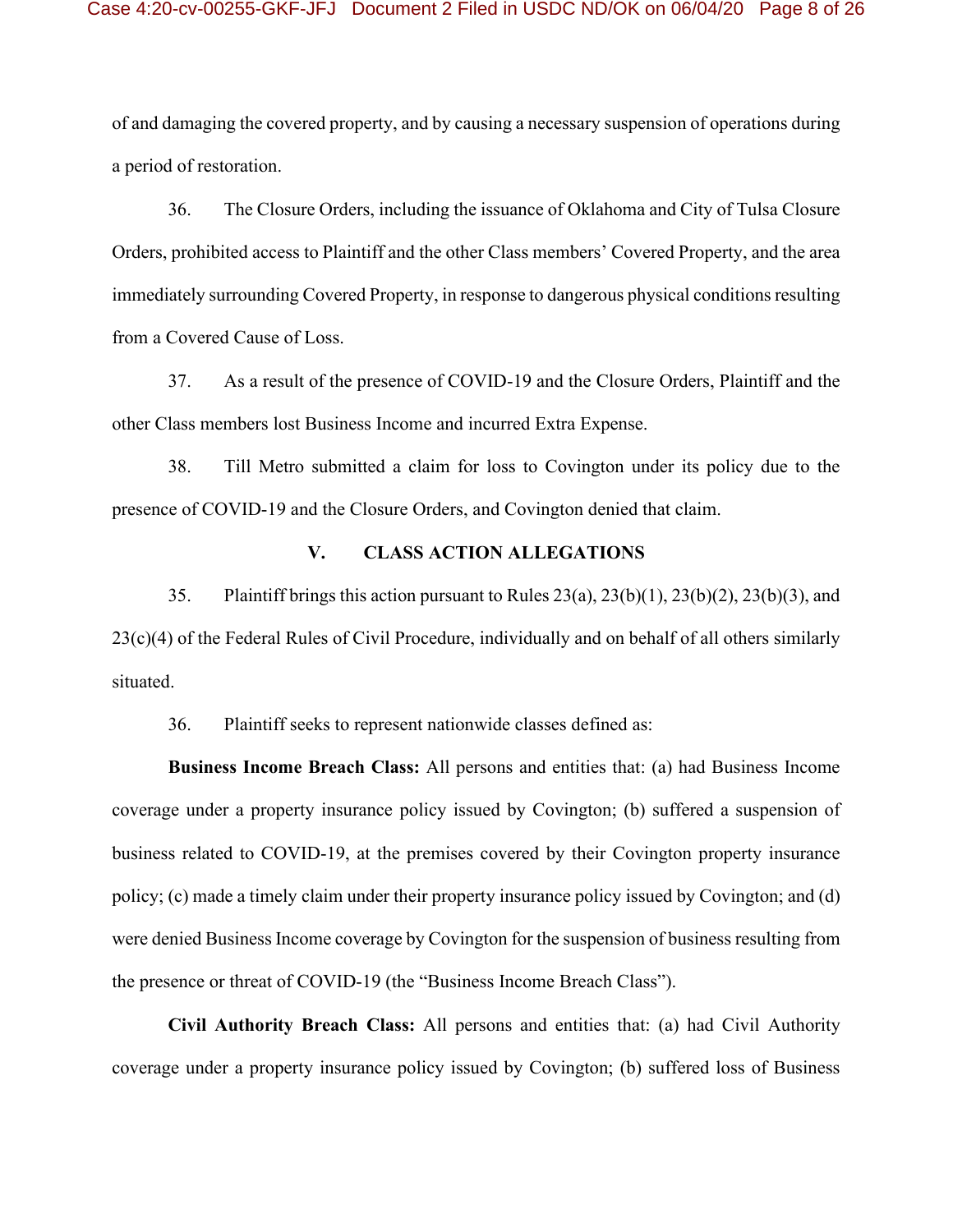Income and/or Extra Expense caused by action of a civil authority; (c) made a claim under their property insurance policy issued by Covington; and (d) were denied Civil Authority coverage by Covington for the loss of Business Income and/or Extra Expense caused by a Closure Order (the "Civil Authority Breach Class").

**Extra Expense Breach Class:** All persons and entities that: (a) had Extra Expense coverage under a property insurance policy issued by Covington; (b) sought to minimize the suspension of business in connection with COVID-19 at the premises covered by their Covington property insurance policy; (c) made a claim under their property insurance policy issued by Covington; and (d) were denied Extra Expense coverage by Covington despite their efforts to minimize the suspension of business caused by COVID-19 (the "Extra Expense Breach Class").

**Sue and Labor Breach Class:** All persons and entities that: (a) had a Sue and Labor provision under a property insurance policy issued by Covington; (b) sought to prevent property damage caused by COVID-19 by suspending or reducing business operations, at the premises covered by their Covington property insurance policy; (c) made a claim under their property insurance policy issued by Covington; and (d) were denied Sue and Labor coverage by Covington in connection with the suspension of business caused by COVID-19 (the "Sue and Labor Breach Class").

**Business Income Declaratory Judgment Class:** All persons and entities with Business Income coverage under a property insurance policy issued by Covington that suffered a suspension of business due to COVID-19 at the premises covered by the business income coverage (the "Business Income Declaratory Judgment Class").

**Civil Authority Declaratory Judgment Class:** All persons and entities with Civil Authority coverage under a property insurance policy issued by Covington that suffered loss of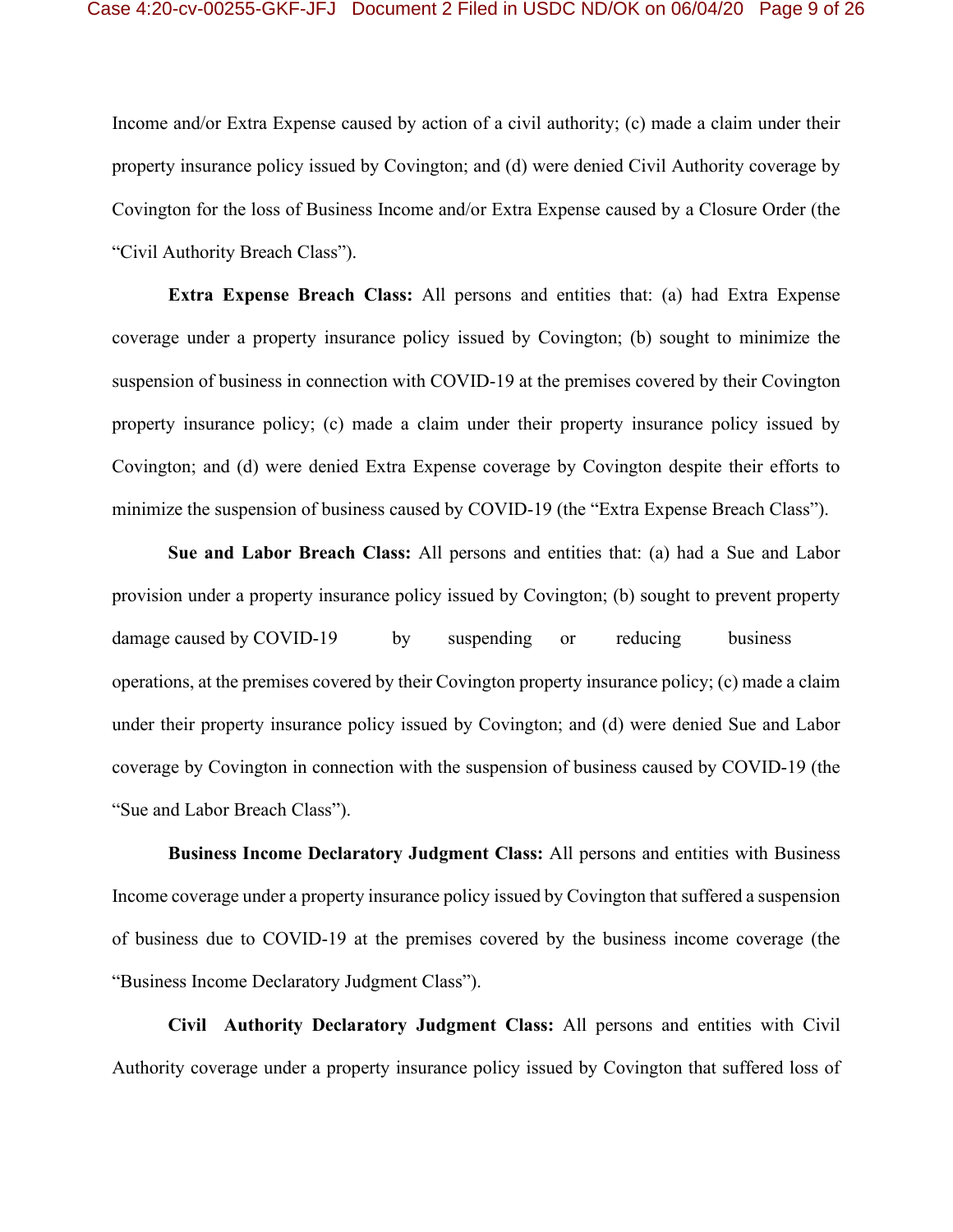Business Income and/or Extra Expense caused by a Closure Order (the "Civil Authority Declaratory Judgment Class").

**Extra Expense Declaratory Judgment Class:** All persons and entities with Extra Expense coverage under a property insurance policy issued by Covington that sought to minimize the suspension of business in connection with COVID-19 at the premises covered by their Covington property insurance policy (the "Extra Expense Declaratory Judgment Class").

**Sue and Labor Declaratory Judgment Class:** All persons and entities with a Sue and Labor provision under a property insurance policy issued by Covington that sought to prevent property damage caused by COVID-19 by suspending or reducing business operations, at the premises covered by their Covington property insurance policy (the "Sue and Labor Declaratory Judgment Class").

39. Excluded from each defined Class is Defendant and any of its members, affiliates, parents, subsidiaries, officers, directors, employees, successors, or assigns; governmental entities; and the Court staff assigned to this case and their immediate family members. Plaintiff reserves the right to modify or amend each of the Class definitions, as appropriate, during the course of this litigation.

40. This action has been brought and may properly be maintained on behalf of each Class proposed herein under the criteria of Rule 23 of the Federal Rules of Civil Procedure.

41. **Numerosity—Federal Rule of Civil Procedure 23(a)(1).** The members of each defined Class are so numerous that individual joinder of all Class members is impracticable. While Plaintiff is informed and believes that there are thousands of members of each Class, the precise number of Class members is unknown to Plaintiff but may be ascertained from Defendant's books and records. Class members may be notified of the pendency of this action by recognized,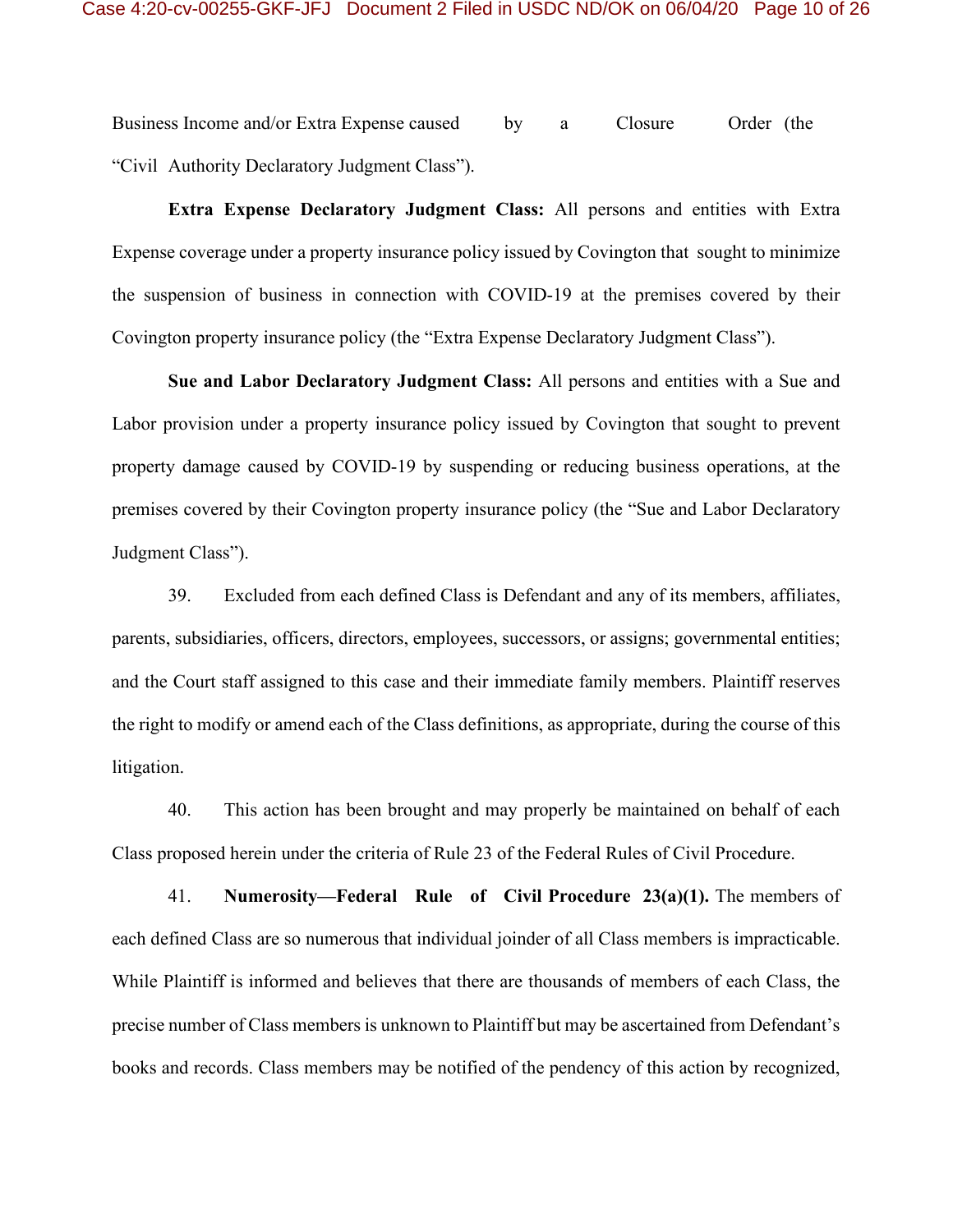Court-approved notice dissemination methods, which may include U.S. Mail, electronic mail, internet postings, and/or published notice.

## 42. **Commonality and Predominance—Federal Rules of Civil Procedure**

**23(a)(2) and 23(b)(3).** This action involves common questions of law and fact, which predominate over any questions affecting only individual Class members, including, without limitation:

- a. Covington issued all-risk policies to the members of the Class in exchange for payment of premiums by the Class members;
- b. whether the Class suffered a covered loss based on the common policies issued to members of the Class;
- c. whether Covington wrongfully denied all claims based on COVID-19;
- d. whether Covington's Business Income coverage applies to a suspension of business caused by COVID-19;
- e. whether Covington's Civil Authority coverage applies to a loss of Business Income caused by the orders of state governors requiring the suspension of business as a result of COVID-19;
- f. whether Covington's Extra Expense coverage applies to efforts to minimize a loss caused by COVID-19;
- g. whether Covington's Sue and Labor provision applies to require Covington to pay for efforts to reduce damage caused by COVID-19;
- h. whether Covington has breached its contracts of insurance through a blanket denial of all claims based on business interruption, income loss or closures related to COVID-19 and the related closures; and
- i. whether Plaintiff and the Class are entitled to an award of reasonable ttorney fees,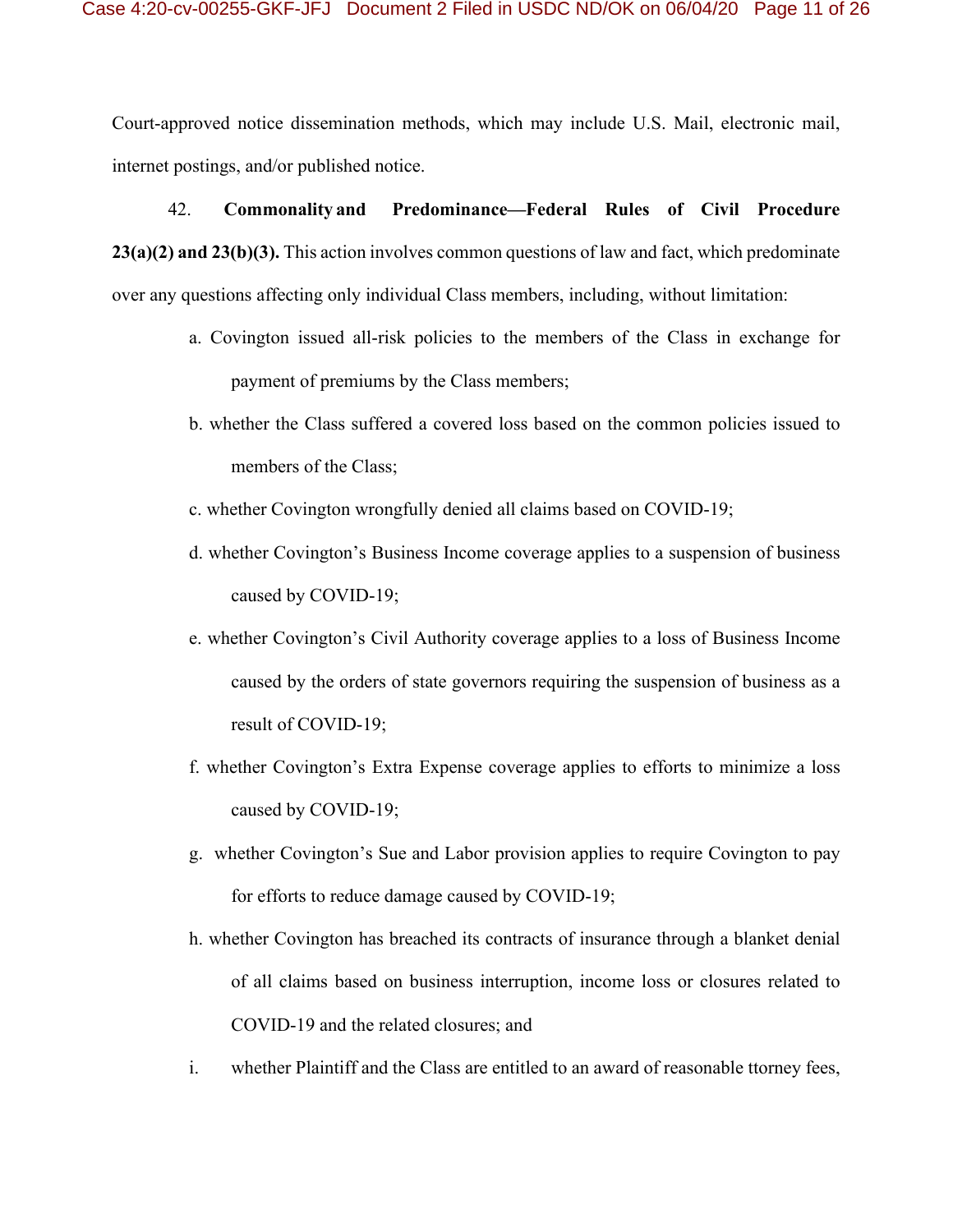interest and costs.

43. **Typicality—Federal Rule of Civil Procedure 23(a)(3).** Plaintiff's claims are typical of the other Class members' claims because Plaintiff and the other Class members are all similarly affected by Defendant's refusal to pay under its Business Income, Civil Authority, Extra Expense, and Sue and Labor coverages. Plaintiff's claims are based upon the same legal theories as those of the other Class members. Plaintiff and the other Class members sustained damages as a direct and proximate result of the same wrongful practices in which Defendant engaged.

44. **Adequacy of Representation—Federal Rule of Civil Procedure 23(a)(4).** Plaintiff is an adequate Class representative because their interests do not conflict with the interests of the other Class members who they seek to represent, Plaintiff has retained counsel competent and experienced in complex class action litigation and insurance bad-faith litigation, and Plaintiff intends to prosecute this action vigorously. The interests of the above-defined Classes will be fairly and adequately protected by Plaintiff and their counsel.

45. **Inconsistent or Varying Adjudications and the Risk of Impediments to Other Class Members' Interests—Federal Rule of Civil Procedure 23(b)(1).**  Plaintiff seeks class-wide adjudication as to the interpretation, and resultant scope, of Defendant's Business Income, Civil Authority, Extra Expense, and Sue and Labor coverages. The prosecution of separate actions by individual members of the Classes would create an immediate risk of inconsistent or varying adjudications that would establish incompatible standards of conduct for the Defendant. Moreover, the adjudications sought by Plaintiff could, as a practical matter, substantially impair or impede the ability of other Class members, who are not parties to this action, to protect their interests.

46. **Declaratory and Injunctive Relief—Federal Rule of Civil Procedure 23(b)(2).**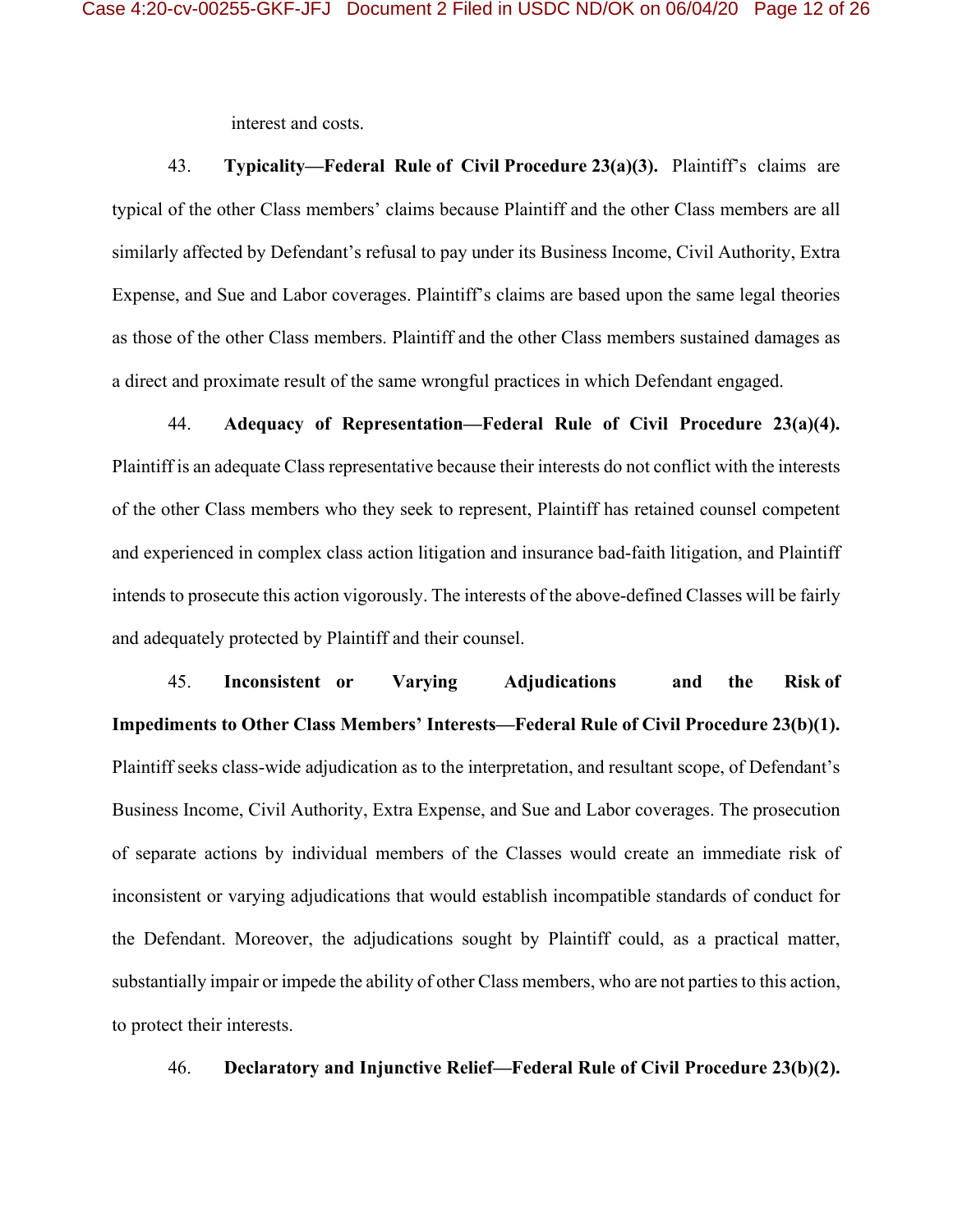Defendant acted or refused to act on grounds generally applicable to Plaintiff and the other Class members, thereby making final injunctive relief and declaratory relief appropriate, as described below, with respect to the Class members.

47. **Superiority—Federal Rule of Civil Procedure 23(b)(3).** A class action is superior to any other available means for the fair and efficient adjudication of this controversy, and no unusual difficulties are likely to be encountered in the management of this class action. Individualized litigation creates a potential for inconsistent or contradictory judgments and increases the delay and expense to all parties and the court system. By contrast, the class action device presents far fewer management difficulties, and provides the benefits of single adjudication, economy of scale, and comprehensive supervision by a single court.

### **VI. CLAIMS FOR RELIEF**

# **COUNT I BREACH OF CONTRACT -- BUSINESS INCOME COVERAGE (Claim Brought on Behalf of the Business Income Breach Class)**

48. Plaintiff Till Metro ("Plaintiff" for the purpose of this claim) repeats and realleges Paragraphs 1-47 as if fully set forth herein.

49. Plaintiff brings this Count individually and on behalf of the other members of the Business Income Breach Class.

50. Plaintiff's Covington policy, as well as those of the other Business Income Breach Class members, are contracts under which Covington was paid premiums in exchange for its promise to pay Plaintiff and the other Business Income Breach Class members' losses for claims covered by the policy.

51. In the Business Income (and Extra Expense) Coverage Form, Covington agreed to pay for its insureds' actual loss of Business Income sustained due to the necessary suspension of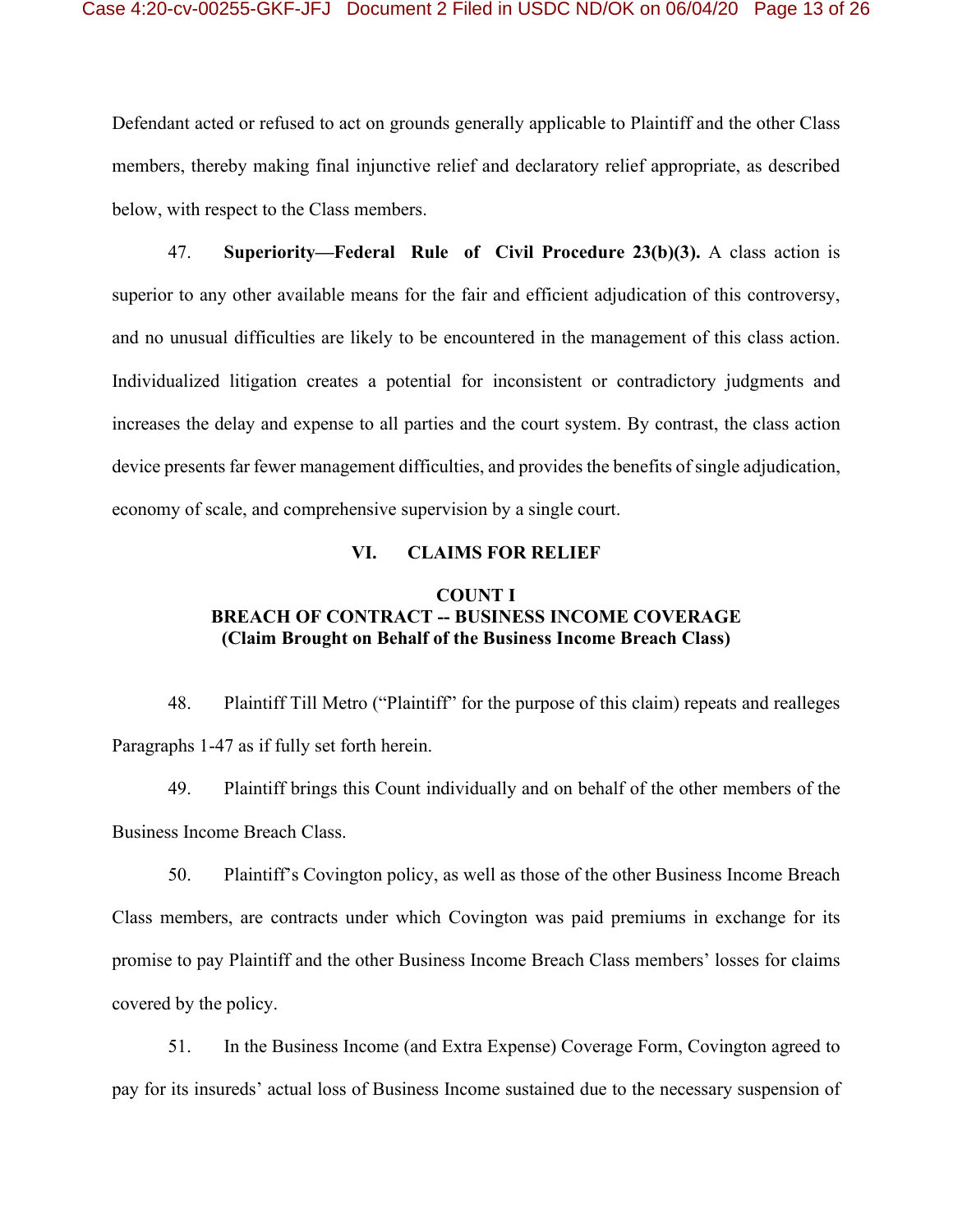its operations during the "period of restoration."

52. A "slowdown or cessation" of business activities at the Covered Property is a "suspension" under the policy, for which Covington agreed to pay for loss of Business Income during the "period of restoration" that begins within 72 hours after the time of direct physical loss or damage.

53. "Business Income" means net income (or loss) before tax that Plaintiff and the other Business Income Breach Class members would have earned "if no physical loss or damage had occurred" as well as continuing normal operating expenses incurred.

54. COVID-19 caused direct physical loss and damage to Plaintiff and the other Business Income Breach Class members' Covered Properties, requiring suspension of operations at the Covered Properties. Losses caused by COVID-19 thus triggered the Business Income provision of Plaintiff and the other Business Income Breach Class members' Covington policies.

55. Plaintiff and the other Business Income Breach Class members have complied with all applicable provisions of their policies and/or those provisions have been waived by Covington or Covington is estopped from asserting them, and yet Covington has abrogated its insurance coverage obligations pursuant to the policies' clear and unambiguous terms.

56. By denying coverage for any Business Income losses incurred by Plaintiff and the other Business Income Breach Class members in connection with the COVID-19 pandemic, Covington has breached its coverage obligations under the policies.

57. As a result of Covington's breaches of the policies, Plaintiff and the other Business Income Breach Class members have sustained substantial damages for which Covington is liable, in an amount to be established at trial.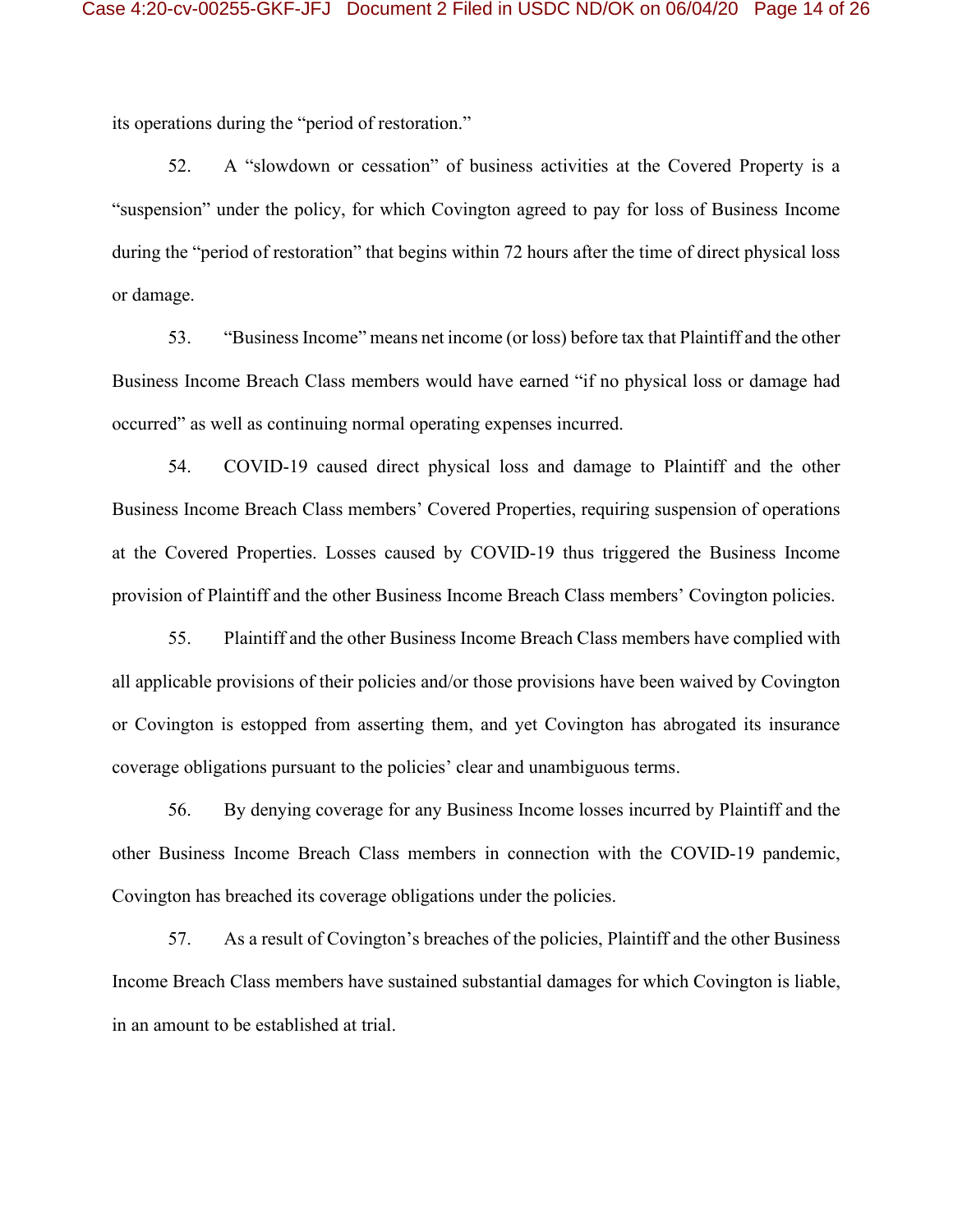# **COUNT II BREACH OF CONTRACT – CIVIL AUTHORITY COVERAGE (Claim Brought on Behalf of the Civil Authority Breach Class)**

58. Plaintiff Till Metro ("Plaintiff" for the purpose of this claim) repeats and realleges Paragraphs 1-57 as if fully set forth herein.

59. Plaintiff brings this Count individually and on behalf of the other members of the Civil Authority Breach Class. Plaintiff's Covington insurance policy, as well as those of the other Civil Authority Breach Class members, are contracts under which Covington was paid premiums in exchange for its promise to pay Plaintiff and the other Civil Authority Breach Class members' losses for claims covered by the policy.

60. Covington agreed to "pay for the actual loss of Business Income" that Plaintiff sustains "and any Extra Expense caused by action of civil authority that prohibits access to" the Covered Property when a Covered Cause of Loss causes damage to property near the Covered Property, the civil authority prohibits access to property immediately surrounding the damaged property, the Covered Property is within the prohibited area, and the civil authority action is taken "in response to dangerous physical conditions."

61. The Closure Orders triggered the Civil Authority provision under Plaintiff and the other members of the Civil Authority Breach Class's Covington insurance policies.

62. Plaintiff and the other members of the Civil Authority Breach Class have complied with all applicable provisions of the policies, and/or those provisions have been waived by Covington, or Covington is estopped from asserting them, and yet Covington has abrogated its insurance coverage obligations pursuant to the Policies' clear and unambiguous terms.

63. By denying coverage for any business losses incurred by Plaintiff and other members of the Civil Authority Breach Class in connection with the Closure Orders and the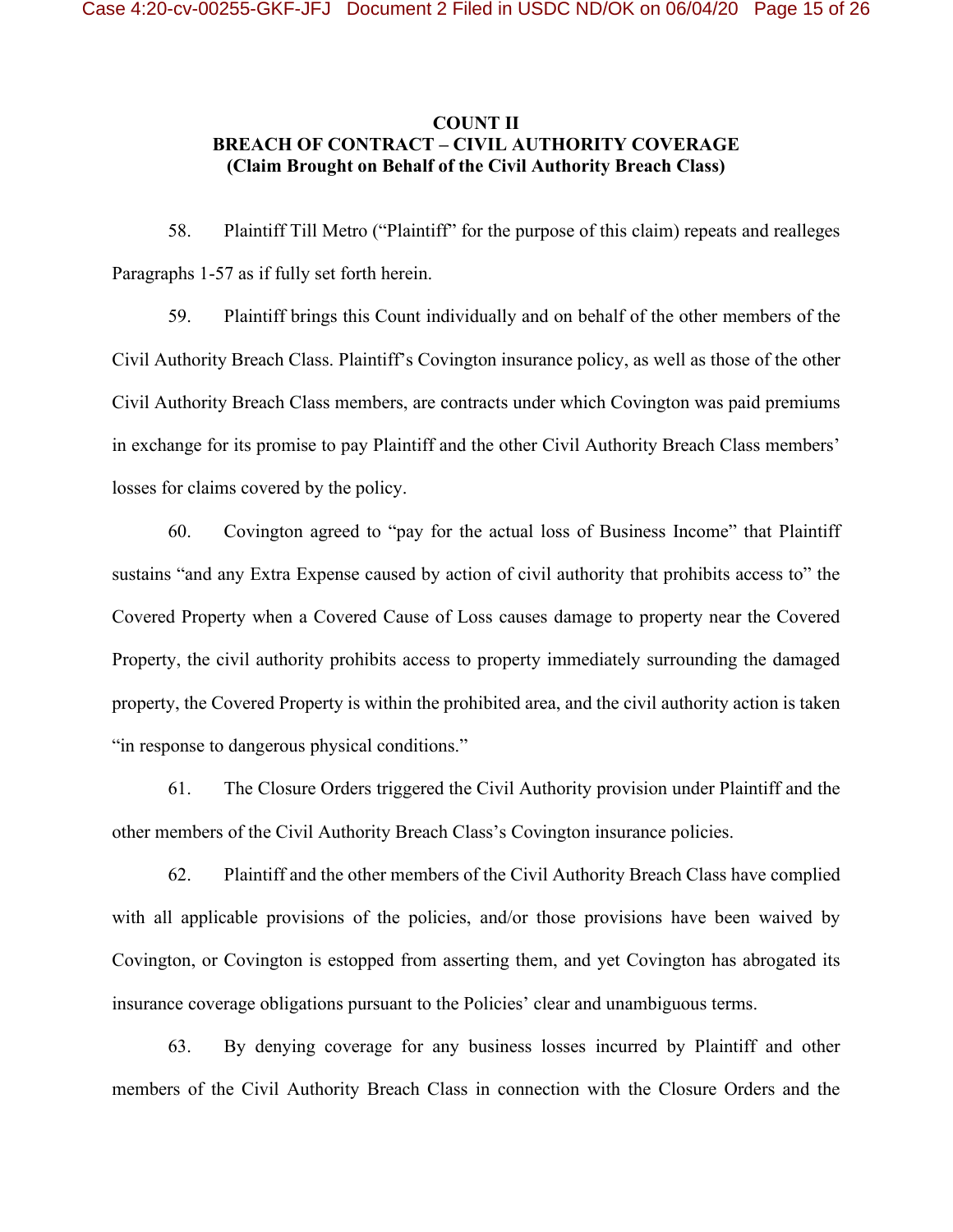COVID-19 pandemic, Covington has breached its coverage obligations under the policies.

64. As a result of Covington's breaches of the policies, Plaintiff and the other members of the Civil Authority Breach Class have sustained substantial damages for which Covington is liable, in an amount to be established at trial.

# **COUNT III BREACH OF CONTRACT – EXTRA EXPENSE COVERAGE (Claim Brought on Behalf of the Extra Expense Breach Class)**

65. Plaintiff Till Metro ("Plaintiff" for the purpose of this claim) repeats and realleges Paragraphs 1-64 as if fully set forth herein.

66. Plaintiff brings this Count individually and on behalf of the other members of the Extra Expense Breach Class.

67. Plaintiff's Covington insurance policy, as well as those of the other Extra Expense Breach Class members, are contracts under which Covington insurance was paid premiums in exchange for its promise to pay Plaintiff and the other Extra Expense Breach Class members' losses for claims covered by the policy.

68. In the Business Income (and Extra Expense) Coverage Form, Covington also agreed to pay necessary Extra Expense that its insureds incur during the "period of restoration" that the insureds would not have incurred if there had been no direct physical loss or damage to the Covered Property.

69. "Extra Expense" includes expenses to avoid or minimize the suspension of business, continue operations, and to repair or replace property.

70. Due to COVID-19 and the Closure Orders, Plaintiff and the other members of the Extra Expense Breach Class incurred Extra Expense at Covered Property.

71. Plaintiff and the other members of the Extra Expense Breach Class have complied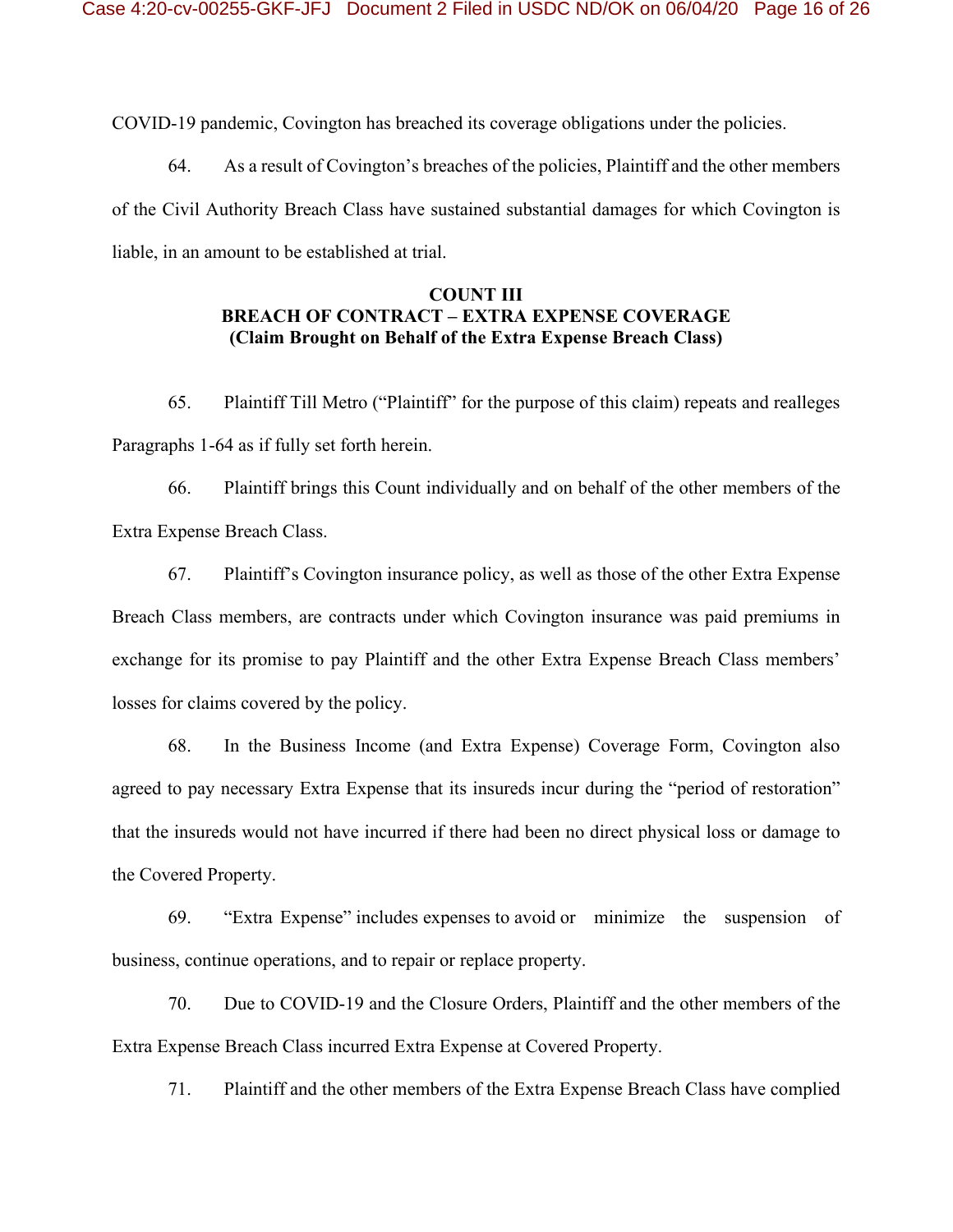with all applicable provisions of the policies and/or those provisions have been waived by Covington or Covington is estopped from asserting them, and yet Covington has abrogated its insurance coverage obligations pursuant to the policies' clear and unambiguous terms.

72. By denying coverage for any business losses incurred by Plaintiff and the other members of the Extra Expense Breach Class in connection with the Closure Orders and the COVID-19 pandemic, Covington has breached its coverage obligations under the policies.

73. As a result of Covington's breaches of the policies, Plaintiff and the other members of the Extra Expense Breach Class have sustained substantial damages for which Covington is liable, in an amount to be established at trial.

# **COUNT IV BREACH OF CONTRACT – SUE AND LABOR COVERAGE (Claim Brought on Behalf of the Sue and Labor Breach Class)**

74. Plaintiff Covington ("Plaintiff" for the purpose of this claim) repeats and realleges Paragraphs 1-73 as if fully set forth herein.

75. Plaintiff brings this Count individually and on behalf of the other members of the Sue and Labor Breach Class.

76. Plaintiff's Covington policy, as well as those of the other Sue and Labor Breach Class members, are contracts under which Covington was paid premiums in exchange for its promise to pay Plaintiff and the other Sue and Labor Breach Class members' losses for claims covered by the policy.

77. In the Business Income (and Extra Expense) Coverage Form, Covington agreed to give due consideration in settlement of a claim to expenses incurred in taking all reasonable steps to protect Covered Property from further damage.

78. In complying with the Closure Orders and otherwise suspending or limiting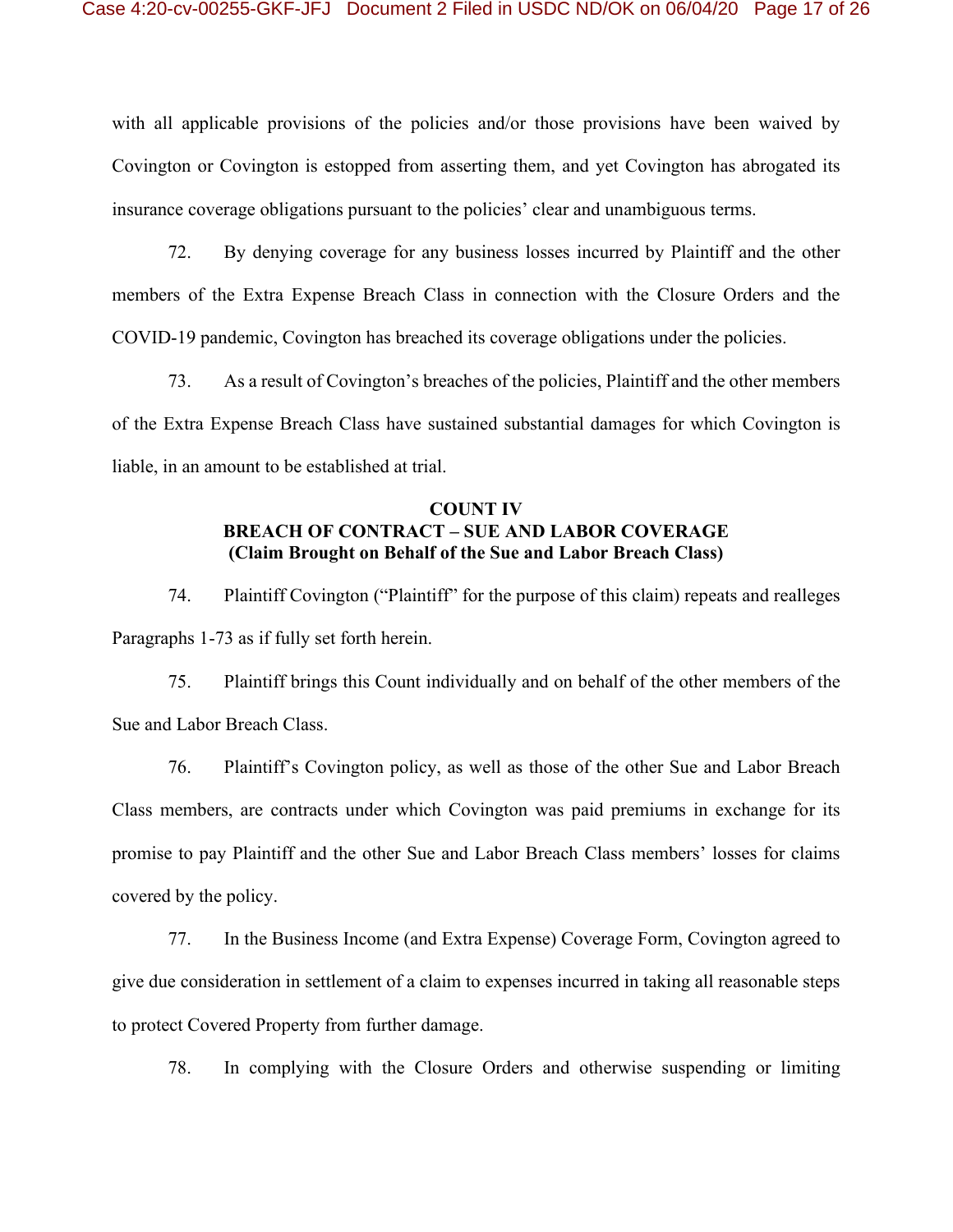operations, Plaintiff and other members of the Sue and Labor Breach Class incurred expenses in connection with reasonable steps to protect Covered Property.

79. Plaintiff and the other members of the Sue and Labor Breach Class have complied with all applicable provisions of the policy and/or those provisions have been waived by Covington, or Covington is estopped from asserting them, and yet Covington has abrogated its insurance coverage obligations pursuant to the policies' clear and unambiguous terms.

80. By denying coverage for any Sue and Labor expenses incurred by Plaintiff and the other members of the Sue and Labor Breach Class in connection with the Closure Orders and the COVID-19 pandemic, Covington has breached its coverage obligations under the policies.

81. As a result of Covington's breaches of the policies, Plaintiff and the other members of the Sue and Labor Breach Class have sustained substantial damages for which Covington is liable, in an amount to be established at trial.

#### **COUNT V**

# **DECLARATORY JUDGMENT – BUSINESS INCOME COVERAGE (Claim Brought on Behalf of the Business Income Declaratory Judgment Class)**

82. Plaintiff Till Metro ("Plaintiff" for the purpose of this claim) repeats and realleges Paragraphs 1-81 as if fully set forth herein.

83. Plaintiff brings this Count individually and on behalf of the other members of the Business Income Declaratory Judgment Class.

84. Plaintiff's Covington policy, as well as those of the other Business Income Declaratory Judgment Class members, are contracts under which Covington was paid premiums in exchange for its promise to pay Plaintiff and the other Business Income Declaratory Judgment Class members' losses for claims covered by the policy.

85. Plaintiff and the other Business Income Declaratory Judgment Class members have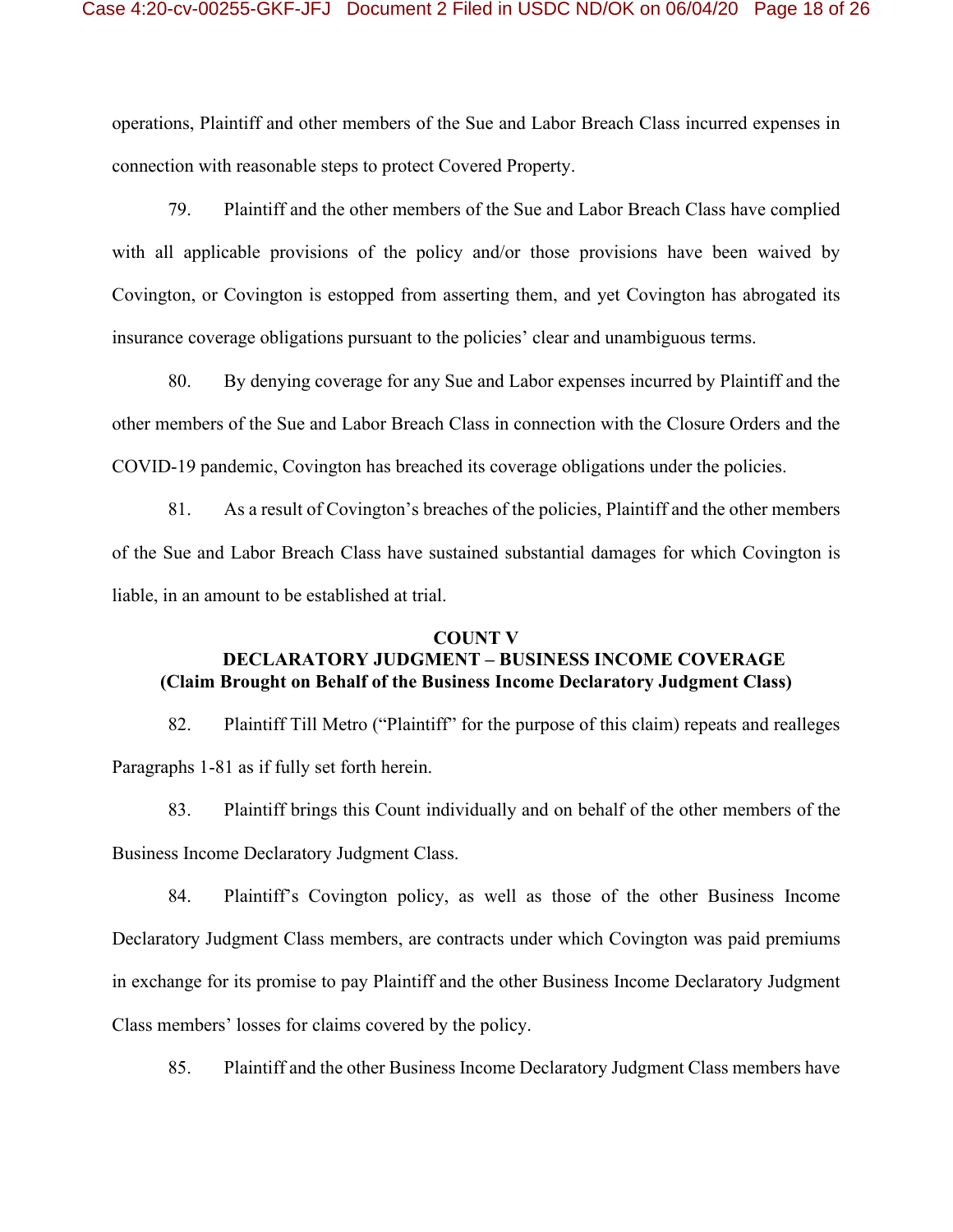complied with all applicable provisions of the policies and/or those provisions have been waived by Covington, or Covington is estopped from asserting them, and yet Covington has abrogated its insurance coverage obligations pursuant to the policies' clear and unambiguous terms and has wrongfully and illegally refused to provide coverage to which Plaintiff and the other Business Income Declaratory Judgment Class members are entitled.

86. Covington has denied claims related to COVID-19 on a uniform and class wide basis, without individual bases or investigations, such that the Court can render declaratory judgment irrespective of whether members of the Class have filed a claim.

87. An actual case or controversy exists regarding Plaintiff and the other Business Income Declaratory Judgment Class members' rights and Covington's obligations under the policies to reimburse Plaintiff for the full amount of Business Income losses incurred by Plaintiff and the other Business Income Declaratory Judgment Class members in connection with suspension of their businesses stemming from the COVID-19 pandemic.

88. Pursuant to 28 U.S.C. § 2201, Plaintiff and the other Business Income Declaratory Judgment Class members seek a declaratory judgment from this Court declaring the following:

- i. Plaintiff and the other Business Income Declaratory Judgment Class members' Business Income losses incurred in connection with the Closure Orders and the necessary interruption of their businesses stemming from the COVID-19 pandemic are insured losses under their policies; and
- ii. Covington is obligated to pay Plaintiff and the other Business Income Declaratory Judgment Class members for the full amount of the Business Income losses incurred and to be incurred in connection with the Closure Orders during the period of restoration and the necessary interruption of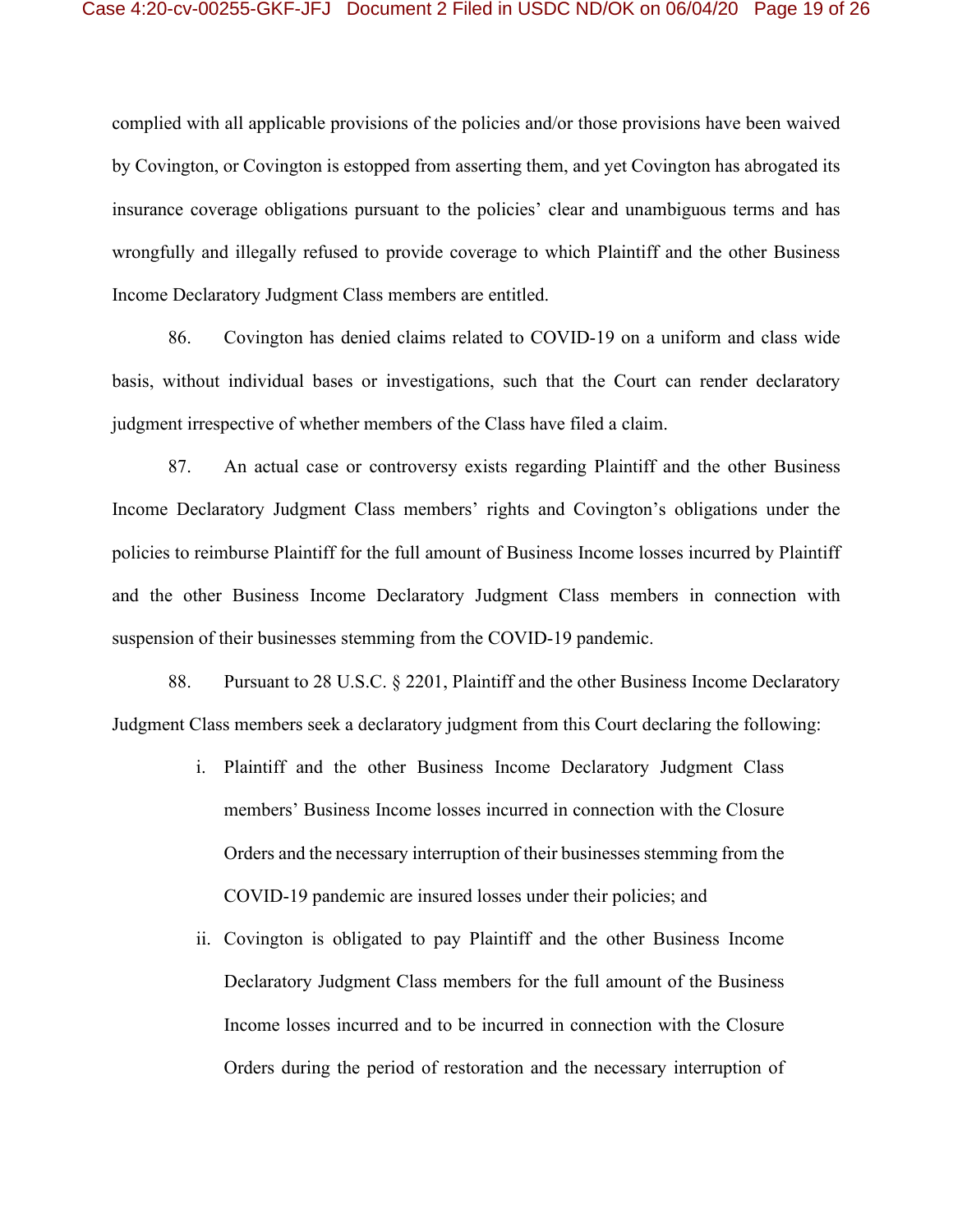their businesses stemming from the COVID-19 pandemic.

# **COUNT VI DECLARATORY JUDGMENT – CIVIL AUTHORITY COVERAGE (Claim Brought on Behalf of the Civil Authority Declaratory Judgment Class)**

89. Plaintiff Till Metro ("Plaintiff" for the purpose of this claim) repeats and realleges Paragraphs 1-88 as if fully set forth herein.

90. Plaintiff brings this Count individually and on behalf of the other members of the Civil Authority Declaratory Judgment Class.

91. Plaintiff's Covington insurance policy, as well as those of the other Civil Authority Declaratory Judgment Class members, are contracts under which Covington was paid premiums in exchange for its promise to pay Plaintiff and the other Civil Authority Declaratory Judgment Class members' losses for claims covered by the policy.

92. Plaintiff and the other Civil Authority Declaratory Judgment Class members have complied with all applicable provisions of the policies and/or those yet Covington has abrogated its insurance coverage obligations pursuant to the policies' clear and unambiguous terms and has wrongfully and illegally refused to provide coverage to which Plaintiff and the other Class members are entitled.

93. Covington has denied claims related to COVID-19 on a uniform and class wide basis, without individual bases or investigations, such that the Court can render declaratory judgment irrespective of whether members of the Class have filed a claim.

94. An actual case or controversy exists regarding Plaintiff and the other Civil Authority Declaratory Judgment Class members' rights and Covington's obligations under the policies to reimburse Plaintiff and the other Civil Authority Declaratory Judgment Class members for the full amount of covered Civil Authority losses incurred by Plaintiff and the other Civil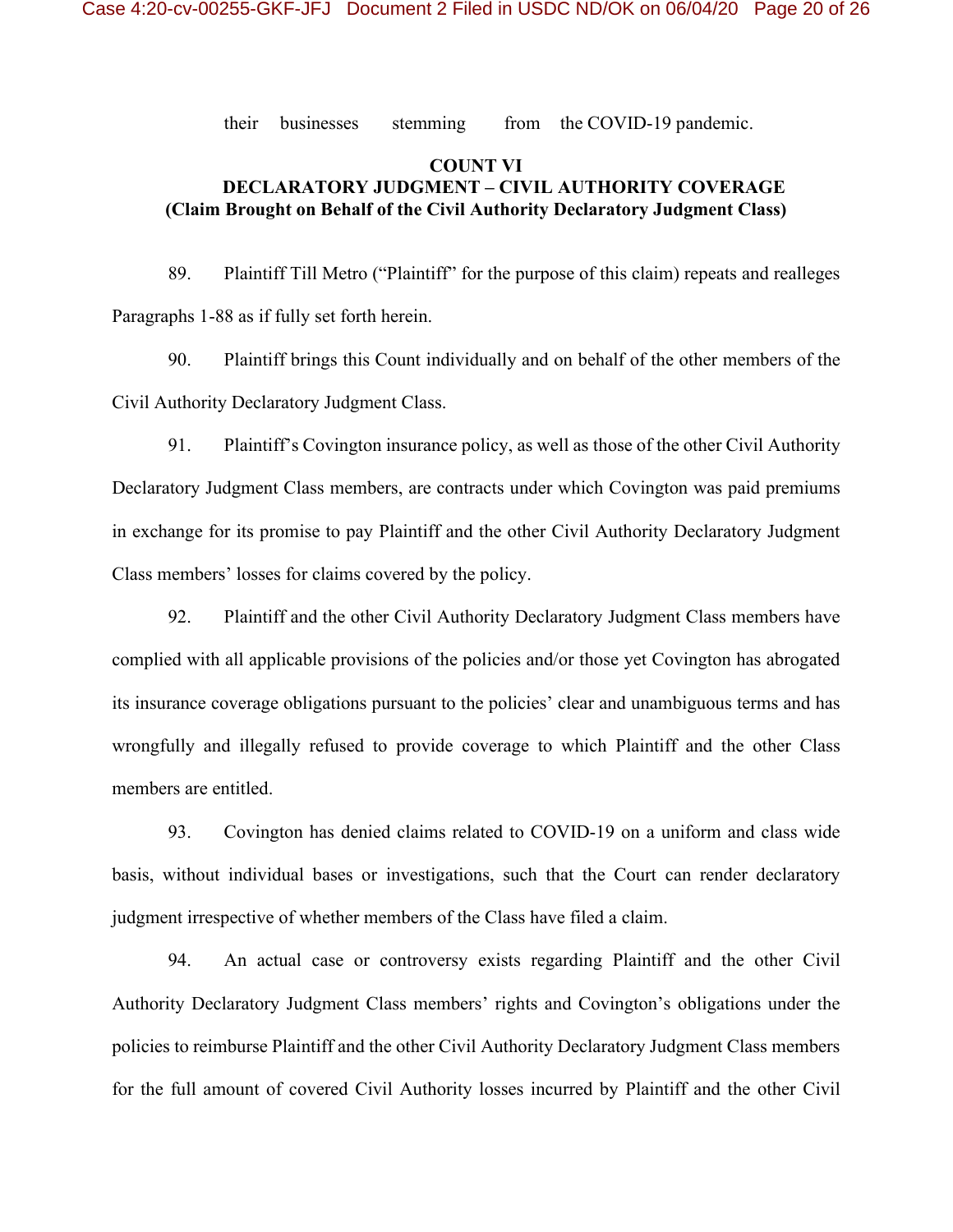Authority Declaratory Judgment Class members in connection with Closure Orders and the necessary interruption of their businesses stemming from the COVID-19 pandemic.

95. Pursuant to 28 U.S.C. § 2201, Plaintiff and the other Civil Authority Declaratory Judgment Class members seek a declaratory judgment from this Court declaring the following:

- i. Plaintiff and the other Civil Authority Declaratory Judgment Class Members' Civil Authority losses incurred in connection with the Closure Orders and the necessary interruption of their businesses stemming from the COVID-19 pandemic are insured losses under their policies; and
- ii. Covington is obligated to pay Plaintiff and the other Civil Authority Declaratory Judgment Class members the full amount of the Civil Authority losses incurred and to be incurred in connection with the covered losses related to the Closure Orders and the necessary interruption of their businesses stemming from the COVID-19 pandemic.

# **COUNT VII DECLARATORY JUDGMENT – EXTRA EXPENSE COVERAGE (Claim Brought on Behalf of the Extra Expense Declaratory Judgment Class)**

96. Plaintiff Till Metro ("Plaintiff" for the purpose of this claim) repeats and realleges Paragraphs 1-95 as if fully set forth herein.

97. Plaintiff brings this Count individually and on behalf of the other members of the Extra Expense Declaratory Judgment Class.

98. Plaintiff's Covington insurance policy, as well as those of the other Extra Expense Declaratory Judgment Class members, are contracts under which Covington was paid premiums in exchange for its promise to pay Plaintiff and the other Extra Expense Declaratory Judgment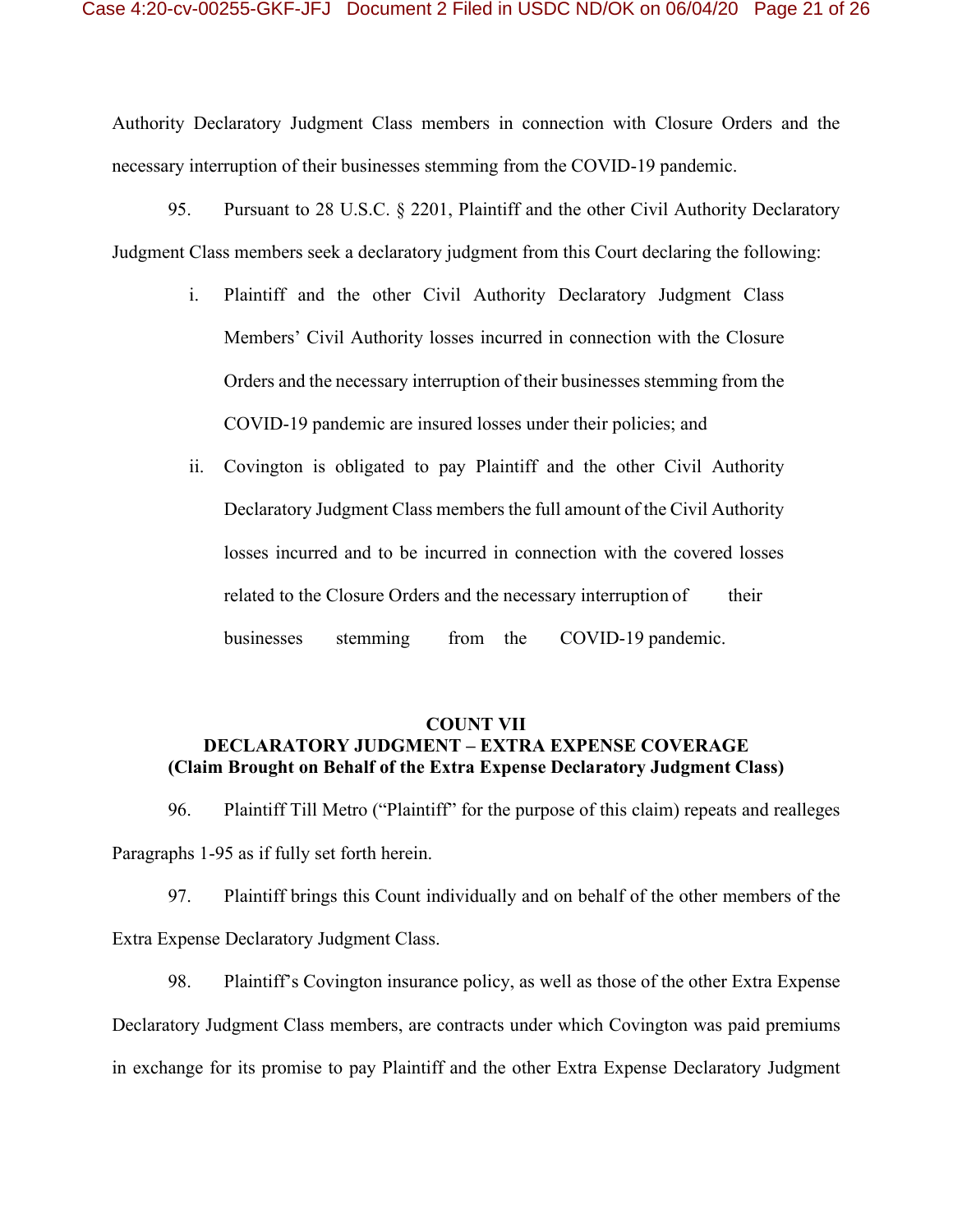Class members' losses for claims covered by the policy.

99. Plaintiff and the other Extra Expense Declaratory Judgment Class members have complied with all applicable provisions of the policies and/or those provisions have been waived by Covington, or Covington is estopped from asserting them, and yet Covington has abrogated its insurance coverage obligations pursuant to the policies clear and unambiguous terms and has wrongfully and illegally refused to provide coverage to which Plaintiff and the other Class members are entitled.

100. Covington has denied claims related to COVID-19 on a uniform and class wide basis, without individual bases or investigations, such that the Court can render declaratory judgment irrespective of whether members of the Class have filed a claim.

101. An actual case or controversy exists regarding Plaintiff and the other Extra Expense Declaratory Judgment Class members' rights and Covington's obligations under the policies to reimburse Plaintiff and the other Extra Expense Declaratory Judgment Class members for the full amount of Extra Expense losses incurred by Plaintiff in connection with Closure Orders and the necessary interruption of their businesses stemming from the COVID-19 pandemic.

102. Pursuant to 28 U.S.C. § 2201, Plaintiff and the other Extra Expense Declaratory Judgment Class members seek a declaratory judgment from this Court declaring the following:

> i. Plaintiff and the other Extra Expense Declaratory Judgment Class members' Extra Expense losses incurred in connection with the Closure Orders and the necessary interruption of their businesses stemming from the COVID-19 pandemic are insured losses under their policies;

and

ii. Covington is obligated to pay Plaintiff and the other Extra Expense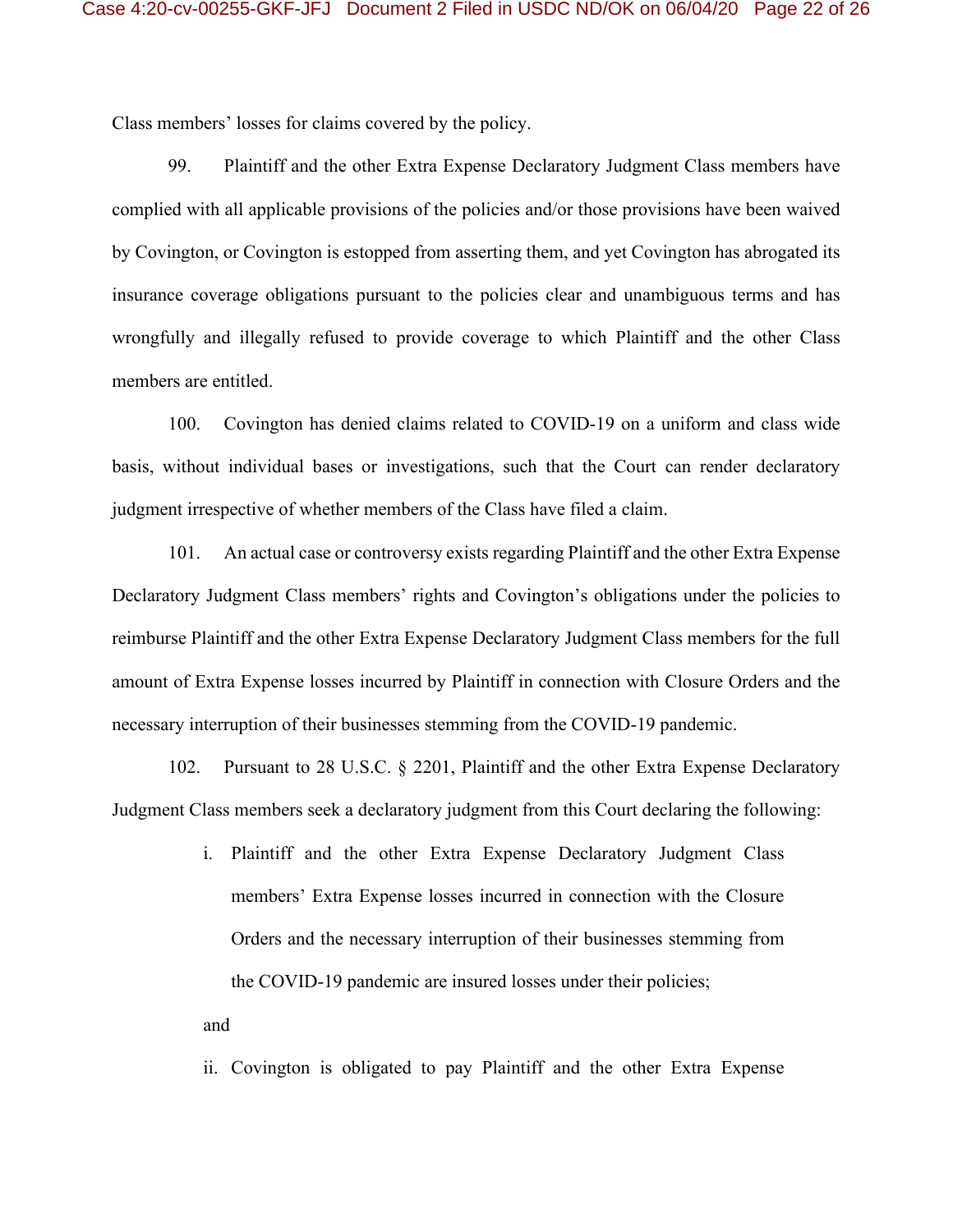Declaratory Judgment Class members for the full amount of the Extra Expense losses incurred and to be incurred in connection with the covered losses related to the Closure Orders during the period of restoration and the necessary interruption of their businesses stemming from the COVID-19 pandemic.

# **COUNT VIII DECLARATORY JUDGMENT – SUE AND LABOR COVERAGE (Claim Brought on Behalf of the Sue and Labor Declaratory Judgment Class)**

103. Plaintiff Till Metro ("Plaintiff" for the purpose of this claim) repeats and realleges Paragraphs 1-102 as if fully set forth herein.

104. Plaintiff brings this Count individually and on behalf of the other members of the Sue and Labor Declaratory Judgment Class.

105. Plaintiff's Covington insurance policy, as well as those of the other Sue and Labor Declaratory Judgment Class members, are contracts under which Covington was paid premiums in exchange for its promise to pay Plaintiff and the other Sue and Labor Declaratory Judgment Class members' reasonably incurred expenses to protect Covered Property.

106. Plaintiff and the other Sue and Labor Declaratory Judgment Class members have complied with all applicable provisions of the policies and/or those provisions have been waived by Covington, or Covington is estopped from asserting them, and yet Covington has abrogated its insurance coverage obligations pursuant to the policies' clear and unambiguous terms and has wrongfully and illegally refused to provide coverage to which Plaintiff is entitled.

107. Covington has denied claims related to COVID-19 on a uniform and class wide basis, without individual bases or investigations, such that the Court can render declaratory judgment irrespective of whether members of the Class have filed a claim.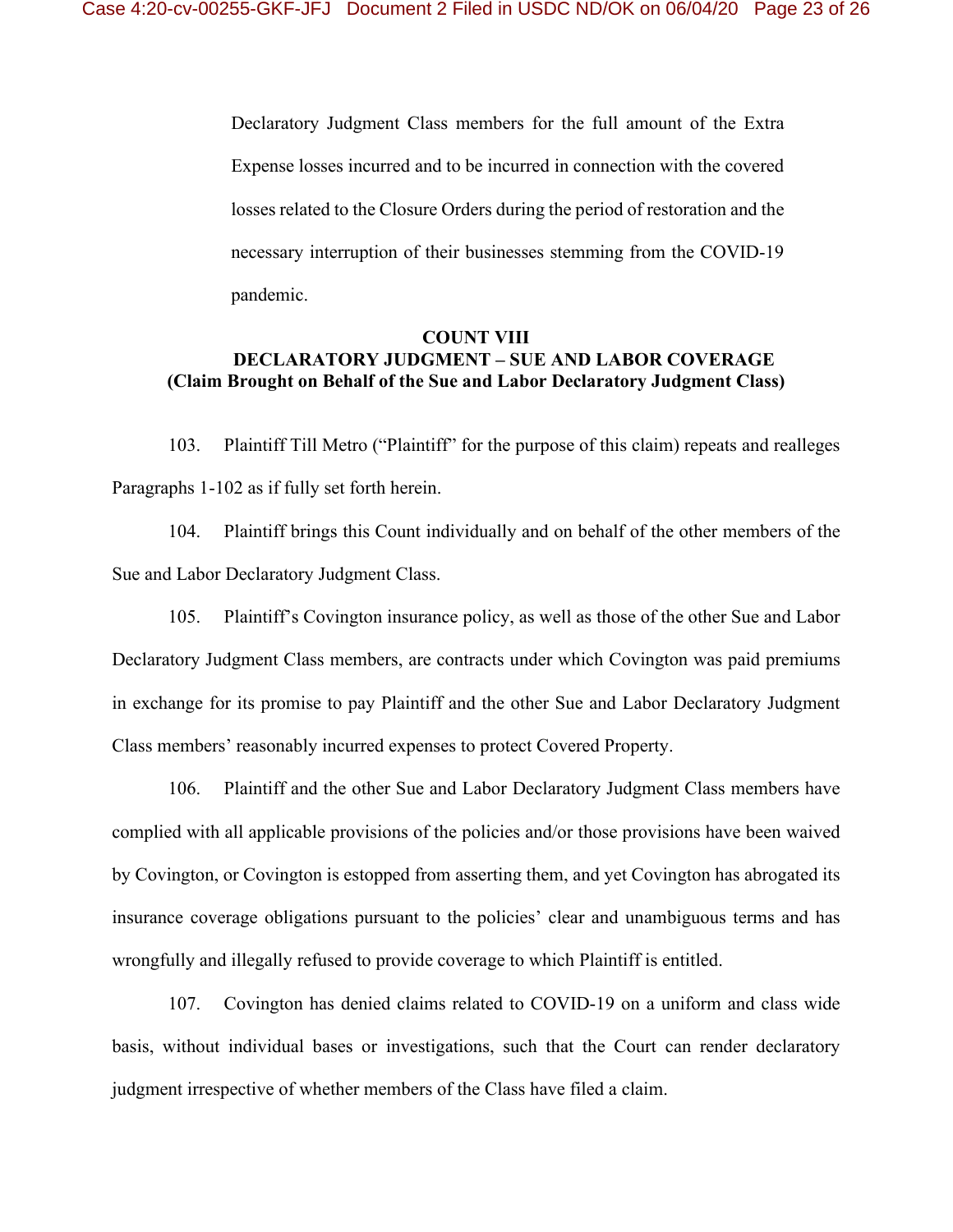108. An actual case or controversy exists regarding Plaintiff and the other Sue and Labor Declaratory Judgment Class members' rights and Covington's obligations under the policies to reimburse Plaintiff and the other Sue and Labor Declaratory Judgment Class members for the full amount Plaintiff and the other members of the Sue and Labor Declaratory Judgment Class reasonably incurred to protect Covered Property from further damage by COVID-19.

109. Pursuant to 28 U.S.C. § 2201, Plaintiff and the other Sue and Labor Declaratory Judgment Class members seek a declaratory judgment from this Court declaring the following:

> i. Plaintiff and the other Sue and Labor Declaratory Judgment Class members reasonably incurred expenses to protect Covered Property from further damage by COVID-19 are insured losses under their policies;

and

ii. Covington is obligated to pay Plaintiff and the other Sue and Labor Declaratory Judgment Class members for the full amount of the expenses they reasonably incurred to protect Covered Property from further damage by COVID-19.

#### **VII. REQUEST FOR RELIEF**

**WHEREFORE**, Plaintiff, individually and on behalf of the other Class members, respectfully requests that the Court enter judgment in their favor and against Defendant as follows:

- a. Entering an order certifying the proposed nationwide Classes, as requested herein, designating Plaintiff as Class representative, and appointing Plaintiff's undersigned attorneys as Counsel for the Classes;
- b. Entering judgment on Counts I-IV in favor of Plaintiff Till Metro and the members of the Business Income Breach Class, the Civil Authority Breach Class, the Extra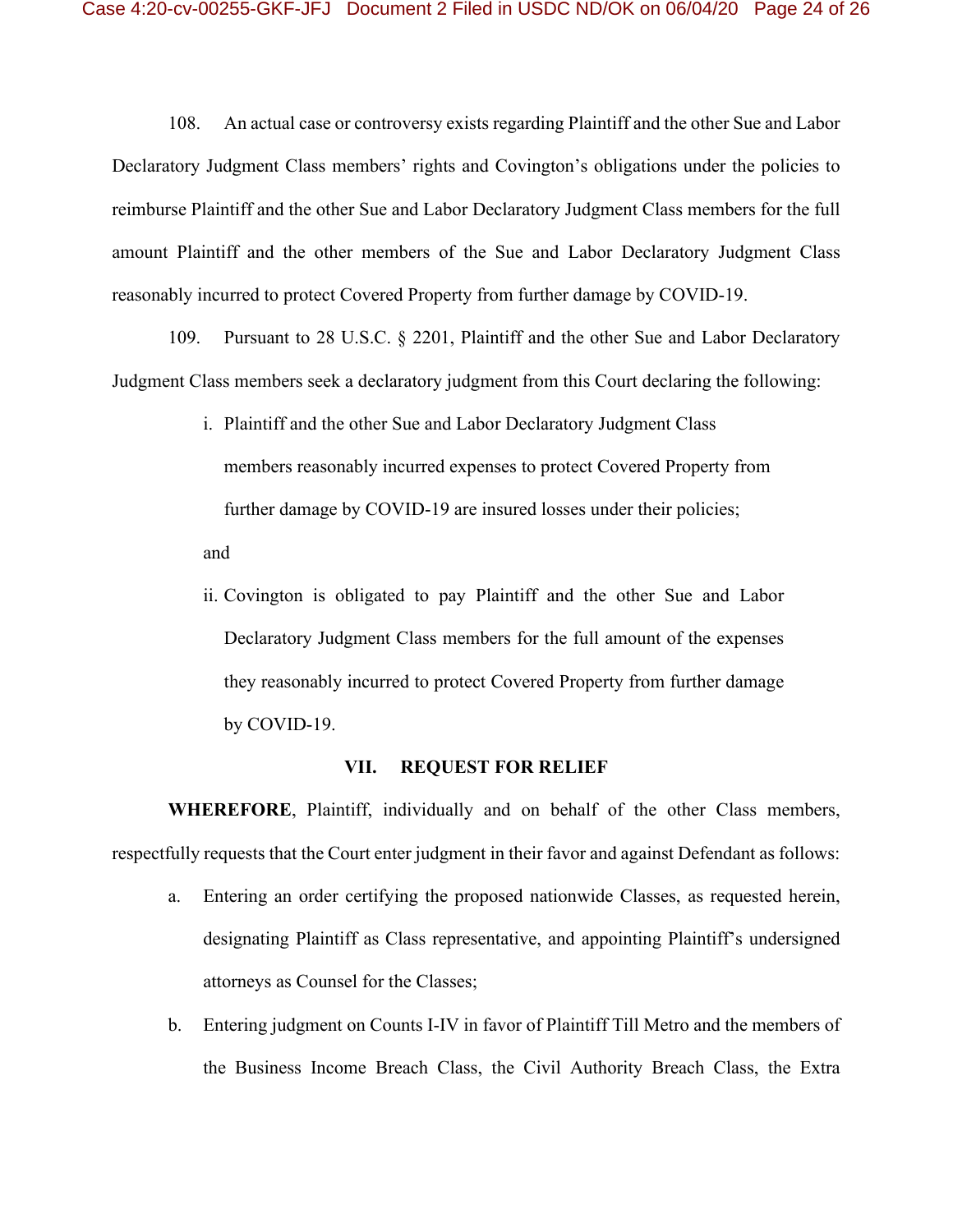Expense Breach Class, and the Sue and Labor Breach Class; and awarding damages for breach of contract in an amount to be determined at trial;

- c. Entering declaratory judgments on Counts V-VIII in favor of Plaintiff and the members of the Business Income Declaratory Judgment Class, the Civil Authority Declaratory Judgment Class, the Extra Expense Declaratory Judgment Class, and the Sue and Labor Declaratory Judgment Class as follows;
	- i. Business Income, Civil Authority, Extra Expense, and Sue and Labor losses incurred in connection with the Closure Orders and the necessary interruption of their businesses stemming from the COVID-19 pandemic are insured losses under their policies; and
	- ii. Covington is obligated to pay for the full amount of the Business Income, Civil Authority, Extra Expense, and Sue and Labor losses incurred and to be incurred related to COVID-19, the Closure Orders and the necessary interruption of their businesses stemming from the COVID-19 pandemic;
- d. Ordering Defendant to pay both pre- and post-judgment interest on any amounts awarded.
- e. Ordering Defendant to pay attorneys' fees and costs of suit; and
- f. Ordering such other and further relief as may be just and proper.

#### **VIII. JURY DEMAND**

Plaintiff hereby demands a trial by jury on all claims so triable.